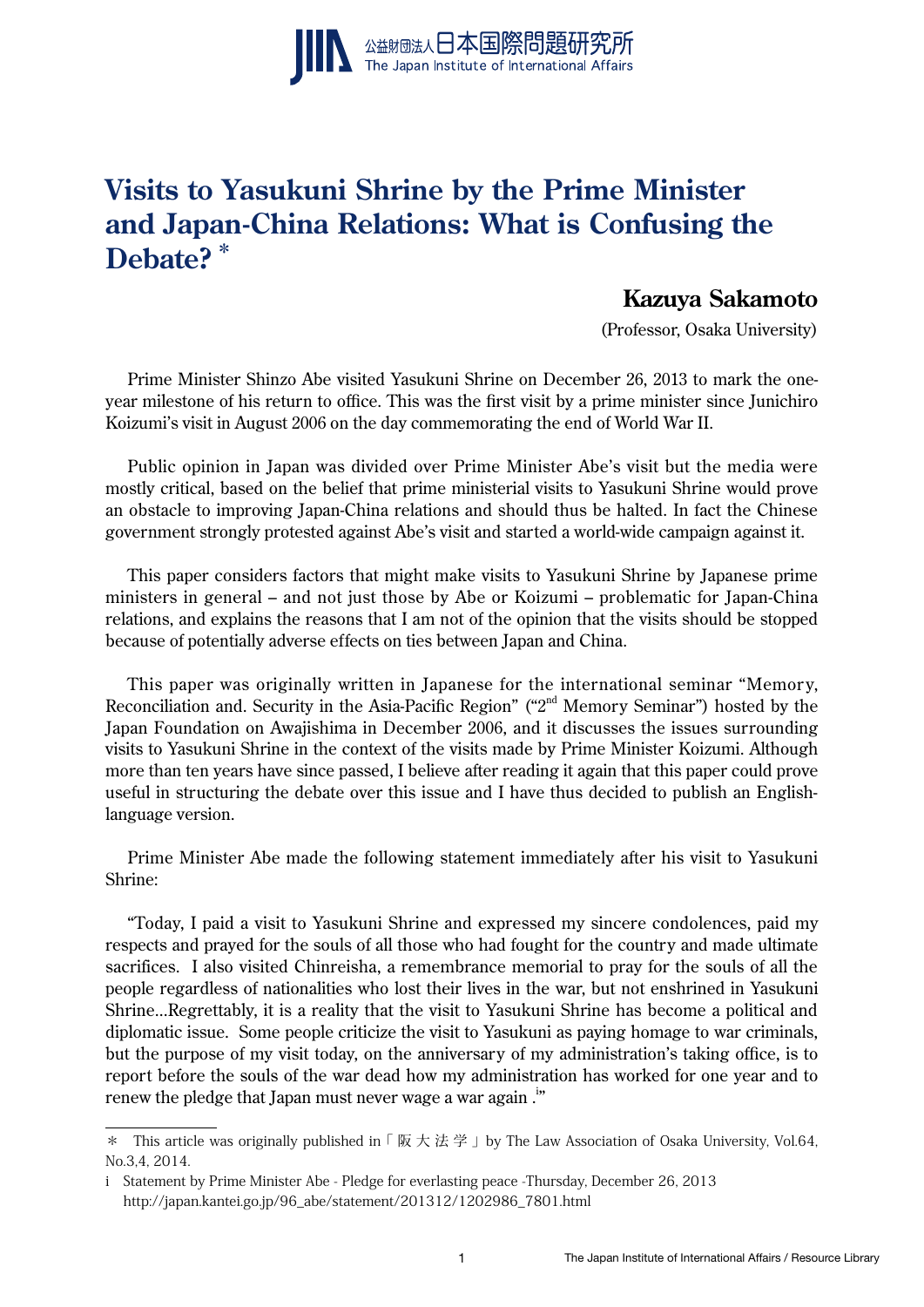It has been nearly four years since Prime Minister Abe offered these remarks following his Yasukuni Shrine visit and, though he has not made clear when he will pay another visit to the shrine, he has continued to send ritual *masakaki* tree offerings under the name of the prime minister for the annual spring and autumn festivals. I hope this paper will also be of help in evaluating this position adopted by Prime Minister Abe.

#### *Introduction*

Prime Minister Junichiro Koizumi visited Yasukuni Shrine, as he pledged during the Liberal Democratic Party presidential election five years earlier, on the anniversary of the end of the Second World War (August 15, 2006). This was the first visit by a prime minister on that day since Prime Minister Yasuhiro Nakasone's visit 21 years earlier. Various domestic opinion polls following the visit indicated, for the most part, that approval for the visit to the shrine exceeded disapproval.<sup>ii</sup> China and South Korea were opposed as expected but, perhaps with a view toward the future after the Koizumi administration, the tone of their reactions was restrained, and there were no demonstrations or outstanding protest movements.

While looking at the conditions of Japan-China bilateral relations over the past five years, this paper is an effort to examine why the Yasukuni issue has become complicated as a diplomatic issue, and to seek measures for improving Japan-China relations. While the Yasukuni issue is a complex matter to begin with, entwining "praying for the souls" of the war dead and past memories and introspection, in recent years Japan's diplomatic relations with neighboring countries have heavily overshadowed this issue, making the situation utterly chaotic for problem-solving discussions. In this paper, I want to consider several reasons why the Chinese government has not accepted the repeated explanations by Prime Minister Koizumi, and his successors, regarding his visits to Yasukuni Shrine, bring order to this chaotic debate, and seek clues toward resolving or calming down the issue.

Ever since Prime Minister Koizumi's first visit to Yasukuni Shrine as prime minister (August 13, 2001), he has repeatedly explained his reasons for visiting the shrine in remarks and press conferences following his visits. Following his visit on August 15, 2006, he explained in an interview with the press as follows:

"I say this every time I visit. Japan reflects on past wars and must never cause war again. Moreover, the peace and prosperity of Japan today were not realized only by the people who are alive today. The Japan of today was built on those whose precious lives were sacrificed in war. I visit Yasukuni Shrine with the spirit of heartfelt respect and gratitude to the dead who had to go to war and give up their lives for their mother country and for their families. I have come with the same intentions this year."iii

iii Web page of the Prime Minister of Japan and His Cabinet:

ii For example, a survey conducted by the Yomiuri Shimbun newspaper (August 15–16, 2006) showed 53% approval with 39% disapproval, while in a survey conducted by the Asahi Shimbun newspaper (August 21-22, 2006), 49% of the respondents approved while 37% responded that the prime minister should not have visited the shrine.

http://www.kantei.go.jp/jp/koizumispeech/2006/08/15interview.html.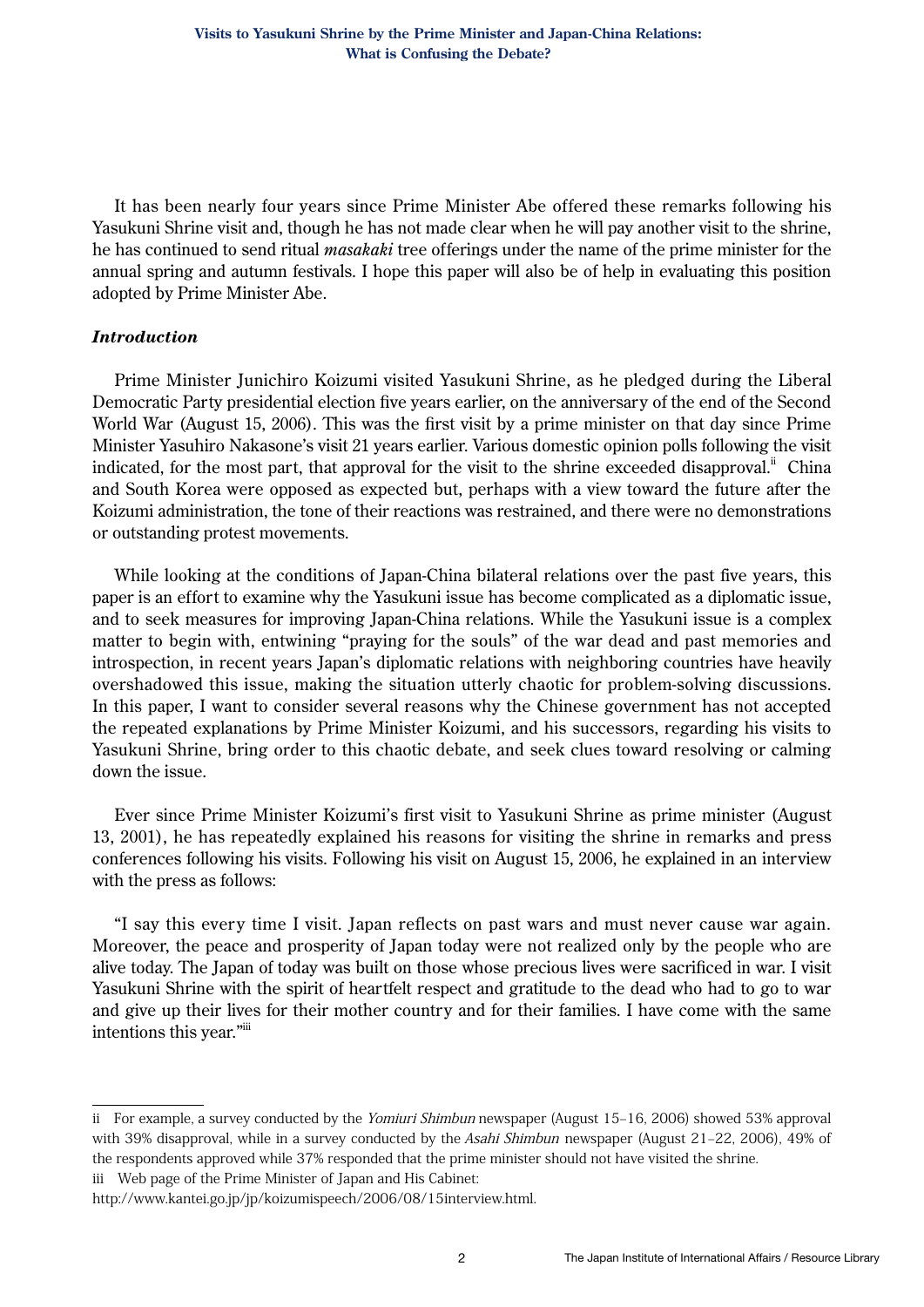In other words, Koizumi explains that his visits are to comfort the spirits of those who lost their lives fighting for their country, to reflect on the past, and to renew the vow of renunciation of war. There have been no changes to his explanations that his visits are to "pray for the souls of the dead and advance peace."

Koizumi's historical understanding reinforces that explanation. At the Asia-Africa Summit held in April 2005, the prime minister again expressed his understanding (the same understanding that was expressed by Prime Minister Tomiichi Murayama in his statement 10 years earlier) that "in the past, Japan, through its colonial rule and aggression, caused tremendous damage and suffering to the people of many countries, particularly to those of Asian nations," reflecting on the past and apologizing. Based on that understanding, Koizumi also clearly stated that his own visits to Yasukuni Shrine are absolutely not to glorify war, and that he does not approve of the historical viewpoint presented in the shrine's adjacent Yushukan museum. Regarding the so-called Class A war criminals as well, whose joint enshrinement has often been debated in the context of fierce controversy over the International Military Tribunal for the Far East (Tokyo Trials), Koizumi made it clear that he recognizes them as war criminals, and that his visits to Yasukuni Shrine are not to "pray for their souls."

If we believe Koizumi's explanation as it is, then I do not think there is a gap in the understanding of past history that cannot be overcome between the prime minister and Chinese government leaders.

However, the Chinese government did not accepted visits by the prime minister to Yasukuni Shrine. The Chinese criticized the visits with "strong indignation," and demanded that Koizumi match his words with his actions, that is, if he regrets the past, to stop visiting Yasukuni Shrine. When the Chinese government's demands were repeatedly refused, they took the exceptional response of suddenly refusing to hold any summit meetings with Japan, and refraining from speaking with the Japanese prime minister almost entirely, even when placed together at international conferences.

So, what is it that the Chinese government finds to be so objectionable? Why did they not accept the words of the prime minister, whose historical understanding seems to have no particular problem, and bury the hatchet at some appropriate moment? The leaders of China must know well that good relations with Japan are important in putting forth their strategy of "peaceful rise."

Regarding this point, it is often observed that the Chinese government may no longer easily control the Chinese people's anti-Japanese nationalism, which the government itself sparked through patriotic education and other means, may need to show anger before the Chinese people, may have concerns that popular criticism of the government as weak would set off a power struggle within the government, or, as the contradictions accompanying rapid economic growth pile up, that officials may have to be extremely sensitive to issues that affect the legitimacy of Communist Party rule (based on the unification of China from victory in the war against Japan), and, what is more, may be unwilling to lower its raised fist from the belief that because the Japanese side has often given in over such issues in the past, by showing strong anger, Japan will give in this time as well. Such observations are believed to have some element of truth.

In this paper, however, leaving such observations aside for the moment, we accept as is the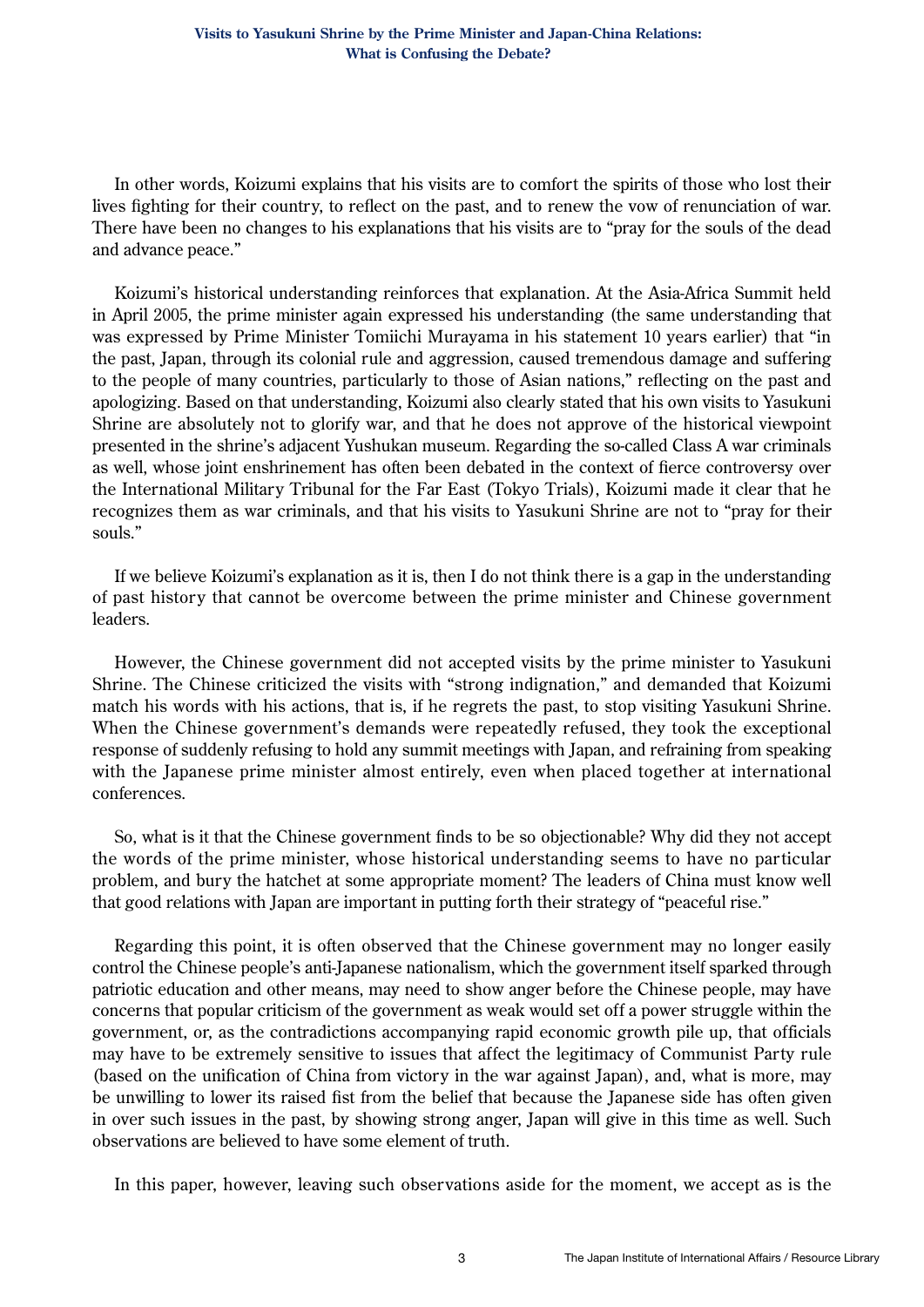explanation of the Chinese government, in other words, that "visits by the Japanese prime minister to Yasukuni Shrine, where Class A war criminals are enshrined, harm the feelings of the Chinese people (and thus cannot be accepted)," and ask why that is so. We consider the reasons why visits to the shrine to "pray for the souls of the dead and advance peace" injure the feelings of the Chinese people so much that the Chinese government takes such a strong stance. If the reasons why this hurts their feelings include some misunderstandings, then it might be possible to remove them. Even if their removal is difficult, if the reasons are accurately understood, then some sort of wisdom regarding visits to Yasukuni Shrine by the prime minister might emerge. This approach is adopted from those expectations.

#### *Chapter 1 Honoring and Praying for the Souls of the War Dead*

Yasukuni Shrine was established at Kudan-ue near Edo Castle as "Tokyo Shokonsha" in the second year of the Meiji era (1869). It was renamed Yasukuni Shrine 10 years later. It was built as a shrine to deify loyalists (state martyrs) who lost their lives in political disputes up to the Meiji Restoration and the war dead on the government army side of the Boshin War. Since it was established, soldiers who died in internal and external wars conducted by modern Japan (soldiers on the Japanese side and, in the case of civil wars, soldiers who died on the government side) have been enshrined one after another, and the number of persons enshrined (deities) now exceeds 2,460,000. These include over 2,320,000 who perished in the Sino-Japanese War and the Pacific War. The shrine was formerly a national facility under the jurisdiction of the Army and Navy, but, in the reforms under the GHQ occupation, it was restarted as a religious corporation after the war. Regardless of that change, it is viewed by many Japanese people as a place where the souls of people who lost their lives fighting for the nation rest.<sup>iv</sup>

There is no reason why there should be issues with the leader of any country going to such a place to "pray for the souls" of the dead. In fact, up until 1985, when visits by the prime minister to Yasukuni Shrine unexpectedly became a diplomatic issue with China, 12 of the previous 16 prime ministers visited the shrine during their terms of office. $\overline{v}$ 

iv There are many papers regarding Yasukuni Shrine and the debate about the shrine. In writing this paper, I have referred to books published relatively recently and papers published over the past two years in such magazines as Sekai, Ronza, Bungei Shunju, Shokun, Voice, and Seiron. The main books are Shiro Akazawa, Yasukuni jinja: Semegiau (senbotsusha tsuito) no yukue [Yasukuni Shrine: Future of the struggle (mourning the war dead)] (Iwanami Shoten, 2005); Jun Eto and Keiichiro Kobori, eds., Shinpan: Yasukuni ronshu [New edition: Collection of essays on Yasukuni] (Kindai Shuppansha, 2004); Fuyuko Kamisaka, Senso o shiranai hito no tame no yasukuni mondai [The Yasukuni issue for people who do not know war] (Bunshun Shinsho, 2006); Keiichiro Kobori, Yasukuni jinja to nihon jin [Yasukuni Shrine and the Japanese] (PHP Shinsho, 1998); Keiichiro Kobori and Shoichi Watanabe, eds., Shin seiki no yasukuni jinja [Yasukuni Shrine in the new century] (Kindai Shuppansha, 2005); Tetsuya Takahashi, Yasukuni mondai [The Yasukuni issue] (Chikuma Shinsho, 2005); Nobumasa Tanaka, Yasukuni no sengo shi [The post-war history of Yasukuni] (Iwanami Shinsho, 2002); Hidetatsu Namekawa, ed., Yasukuni mondai nyumon: Yasukuni no datsu shinwaka <sup>e</sup> [Introduction to the Yasukuni issue: Toward freedom from the Yasukuni myth] (Kawade Shobo Shinsha, 2006); Isao Tokoro, ed., Yokoso yasukuni jinja e [Welcome to Yasukuni Shrine] (Kindai Shuppansha, 2000); Shuhei Mitsuchi, Yasukuni mondai no genten [Origin of the Yasukuni issue] (Nippon Hyoron Sha, 2005).

v Among the 11 prime ministers from that time until Prime Minister Koizumi, the only two prime ministers to visit the shrine were Koizumi and Prime Minister Ryutaro Hashimoto. However, it is said that Prime Minister Kiichi Miyazawa also secretly visited the shrine. (Tadashi Itagaki, Yasukuni koshiki sanpai no sokatsu [Summary of official visits to Yasukuni Shrine] (Tendensha, 2000).)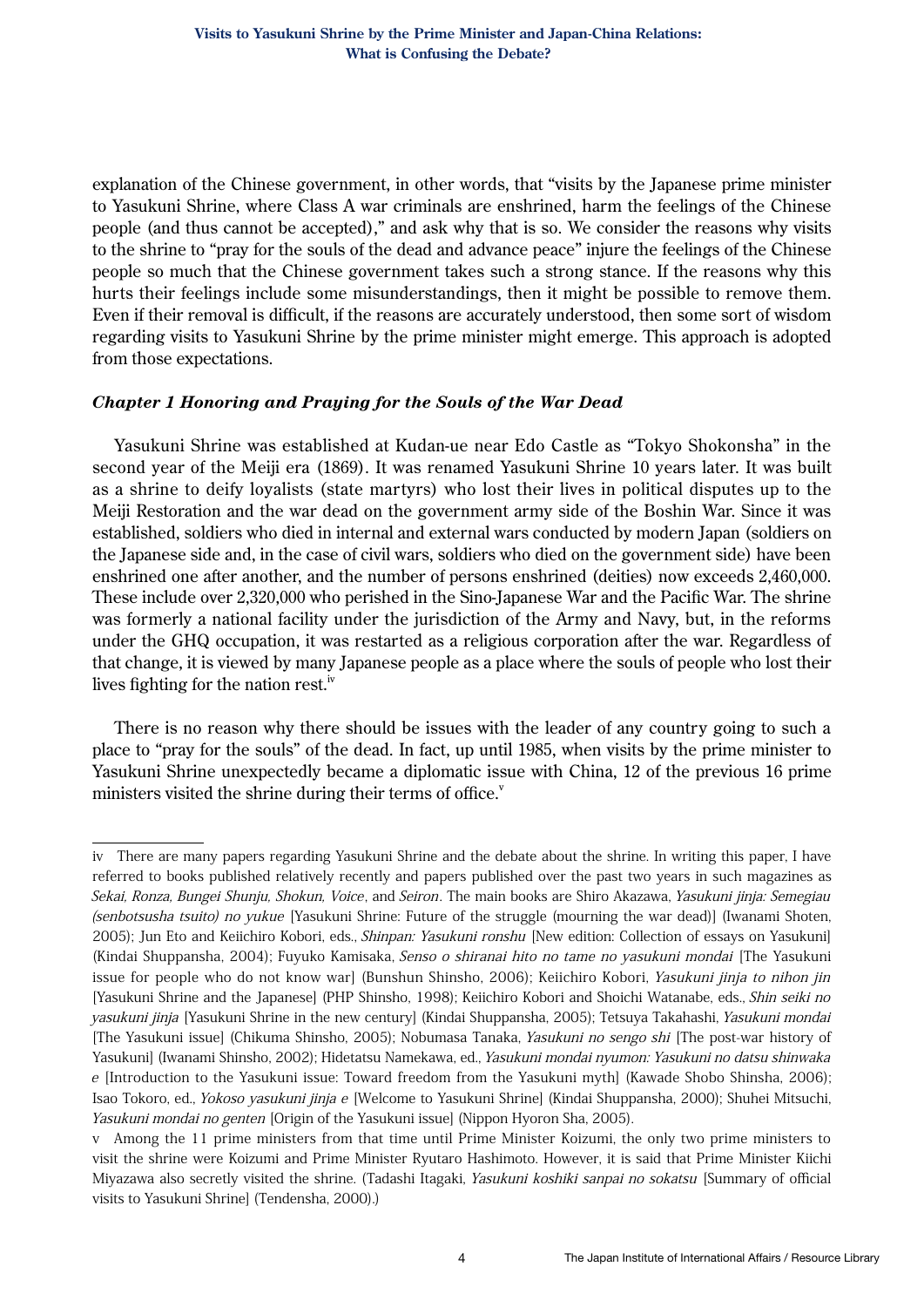Of course, political significance is inevitably attached to the actions of leaders, and that probably needs to be considered. Consideration has been given to the form of the visits from the principle of separation of religion and state under the Constitution, as is widely known. However, even if such consideration is necessary, there is no reason to criticize the act of "praying for the souls" of the war dead in and of itself.

Prime Minister Koizumi asserts that he visits the shrine in his private capacity as a Japanese national and not as prime minister, and that these visits are a "personal matter of one's heart."<sup>vi</sup> Georgetown University Professor Kevin Doak acknowledges Koizumi's assertion as an effort to remove the political and diplomatic significance from the act of "praying for the souls" of the dead, and warns that demands for Koizumi to cease his visits to the shrine might threaten human spirituality and faith, and jeopardize the cornerstones of democracy.

Doak explains this is because the individual rights and citizens' freedoms that are the foundations of democratic society are premised on spiritual respect of the dignity of others. In particular, when those receiving the expression of respect are the dead, that has a psychological and spiritual significance that transcends one's own life and the present world. Moreover, Doak says, when those dead are war dead who died for the fatherland, in mourning, the human heart that can recognize the suffering of death becomes a stronger foundation. This kind of sincerity includes a factor of faith that is not bound by religious sect.<sup>vii</sup>

To make clear that his visits to Yasukuni Shrine are a "matter of the heart," Prof. Doak proposes that the prime minister should visit the shrine every month, rather than just once a year. Within Japan, there are opinions that if this is a personal "matter of the heart," then restraint should be exercised for the national interest (Japan-China friendship), but Doak defends Prime Minister Koizumi, saying that belittling a "matter of the heart" is a dangerous stance that threatens democracy.

The problem is that the Chinese government sees Koizumi's visits to Yasukuni Shrine not as a "matter of the heart," but rather as a "political issue." That is where the two sides are at crosspurposes. The Chinese critic Shi Ping, who resides in Japan, points out the influence of communist ideology in the background of those cross-purposes: as Communist Party members, Chinese government leaders are materialistic atheists, and do not recognize the necessity of the act of "praying for the souls" of the dead. To them, the act of comforting the souls of the dead, which do not exist in the first place, is absolute nonsense. Thus, no matter how many times Prime Minister Koizumi repeats that this is a "matter of the heart," Shi Ping says it is difficult for the Chinese to simply accept that statement, and they view this as a mere excuse to camouflage political intent.<sup>viii</sup>

Such ideological bias is probably also one important reason why the Chinese government views the "matter of the heart" of visits to Yasukuni Shrine as a "political issue." However, that is not all.

vi New Year's press conference by Prime Minister Koizumi (January 4, 2006). Web page of the Prime Minister of Japan and His Cabinet: http://www.kantei.go.jp/jp/koizumispeech/2006/01/04press.html.

vii Kevin Doak, "Yasukuni sanpai no kosatsu" [Considerations on visits to Yasukuni Shrine], Sankei Shimbun, May 25–27, 2006.

viii Shi Ping, Nicchu no shukumei [The destiny of Japan and China] (Fusosha, 2006), 98–105.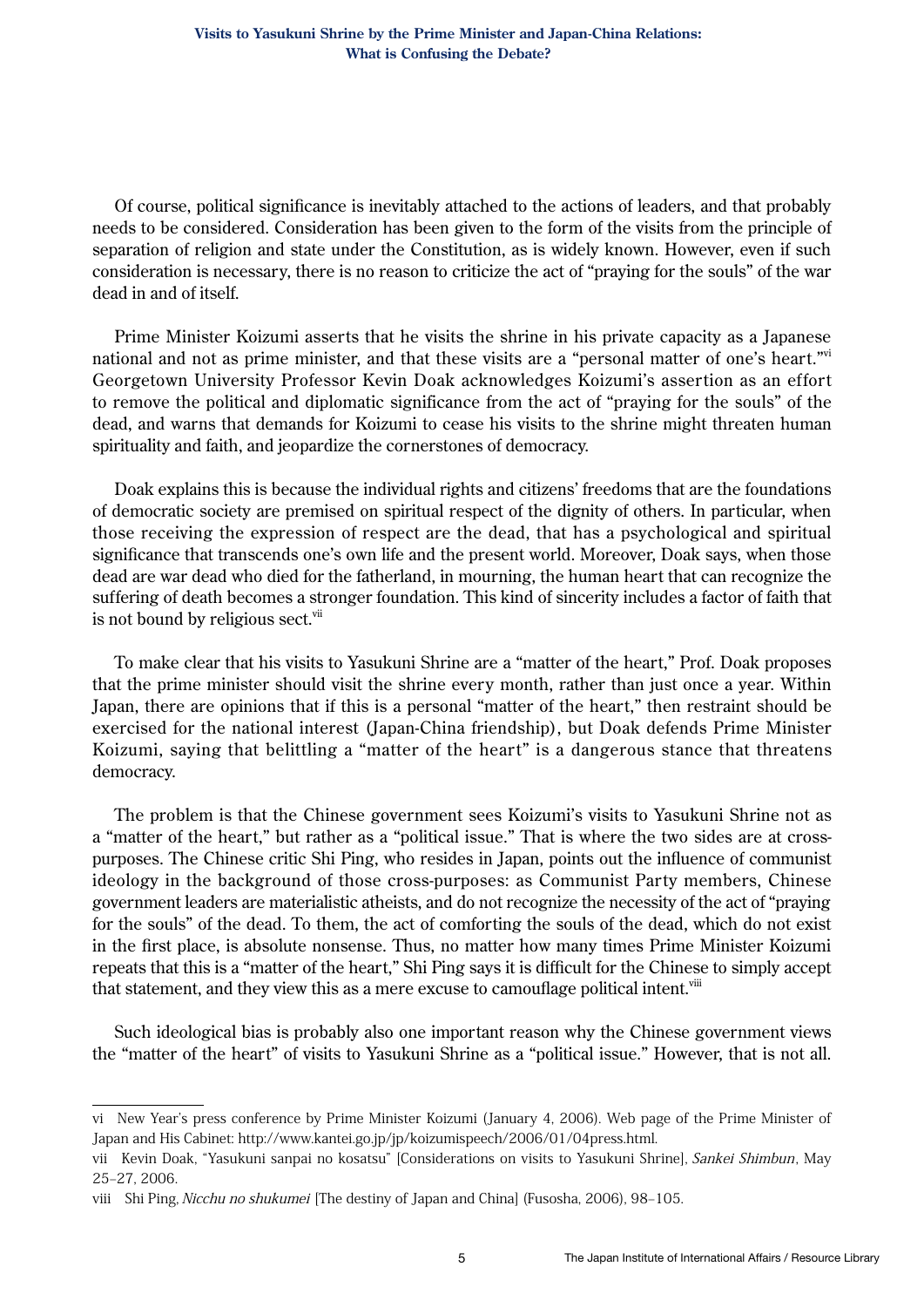There are factors on the Japanese side as well. For example, during the 2001 Liberal Democratic Party presidential campaign, Prime Minister Koizumi pledged that in spite of all difficulties he would visit Yasukuni Shrine on the anniversary of the end of the Pacific War, August 15. As frequently noted, the background to this announcement was the political objective of gaining the support of the Japan War-Bereaved Families Association in an election where Koizumi was initially at a disadvantage. This political objective undeniably clouded the prime minister's explanation that the visits are a "matter of the heart."

Yet, beyond that, there is still a more fundamental factor on the Japanese side concerning the very role of Yasukuni Shrine itself: the fact that Yasukuni Shrine was originally not only a shrine to "pray for the souls" of the war dead, but also a shrine to "honor" them. That is, Yasukuni Shrine is not only to "comfort the souls" of the war dead, but also to "honor their accomplishments." Part of the preamble to the Yasukuni Shrine policy (enacted September 30, 1952) reads as follows:

"This shrine was established on June 29, 1869 by the will of the Meiji Emperor in order to enshrine persons who died for our country since 1853 (when Commodore Perry arrived by ship) and carry out religious services for them in eternity, pray for their souls, and honor their names for all time." (The information in parentheses was added by me.)

The duality of "praying for souls" and "honoring" as used here may be the greatest factor confusing the debate regarding Yasukuni Shrine. The supporters of the visits to Yasukuni Shrine generally stress the significance of "praying for souls," while those who oppose the visits tend to stress the significance of "honoring." The former cannot understand why the natural human act of "comforting the souls" of the dead is criticized. In contrast, the latter view "honoring the accomplishments" of the persons enshrined at this shrine as an issue of political and historical significance. This structure of being at cross-purposes is frequently seen. Ritsumeikan University Professor Shiro Akazawa, who examined the post-war position of Yasukuni Shrine using the duality of "praying for souls" and "honoring" as the main axis, insightfully points out that the Yasukuni issue "was also a battle over the understanding of what sort of facility Yasukuni Shrine is positioned to be."ix

The debate over the joint enshrinement of so-called Class A war criminals (a total of 14 persons, seven executed by the Tokyo Trials, five who died during imprisonment, and two who died while being tried) is deeply tied to the controversy over the understanding of what type of facility this shrine is viewed to be. In contrast to the Chinese government's strong criticism over having these 14 persons enshrined at Yasukuni Shrine (from 1978)—which is the Chinese government's greatest point of criticism regarding the visits of the prime minister to Yasukuni Shrine—those who defend the joint enshrinement present an explanation of cultural differences. This is the explanation that Japanese culture (unlike Chinese culture) is a culture that "does not blame the dead" and, regardless of what sort of life a person led, once someone dies, there is no problem with mourning that person's soul. In contrast, China has a culture which "does not mind blaming the dead," and that is the root of

ix Shiro Akazawa, Yasukuni jinja [Yasukuni Shrine] (Iwanami Shoten), 12. Professor Akazawa discusses how at one point amid the post-war pacifism, Yasukuni Shrine worked to change into a shrine only for "praying for souls," but could not realize this because of insufficient reflection and reform by the shrine itself, as well as changes in attitudes among the bereaved families.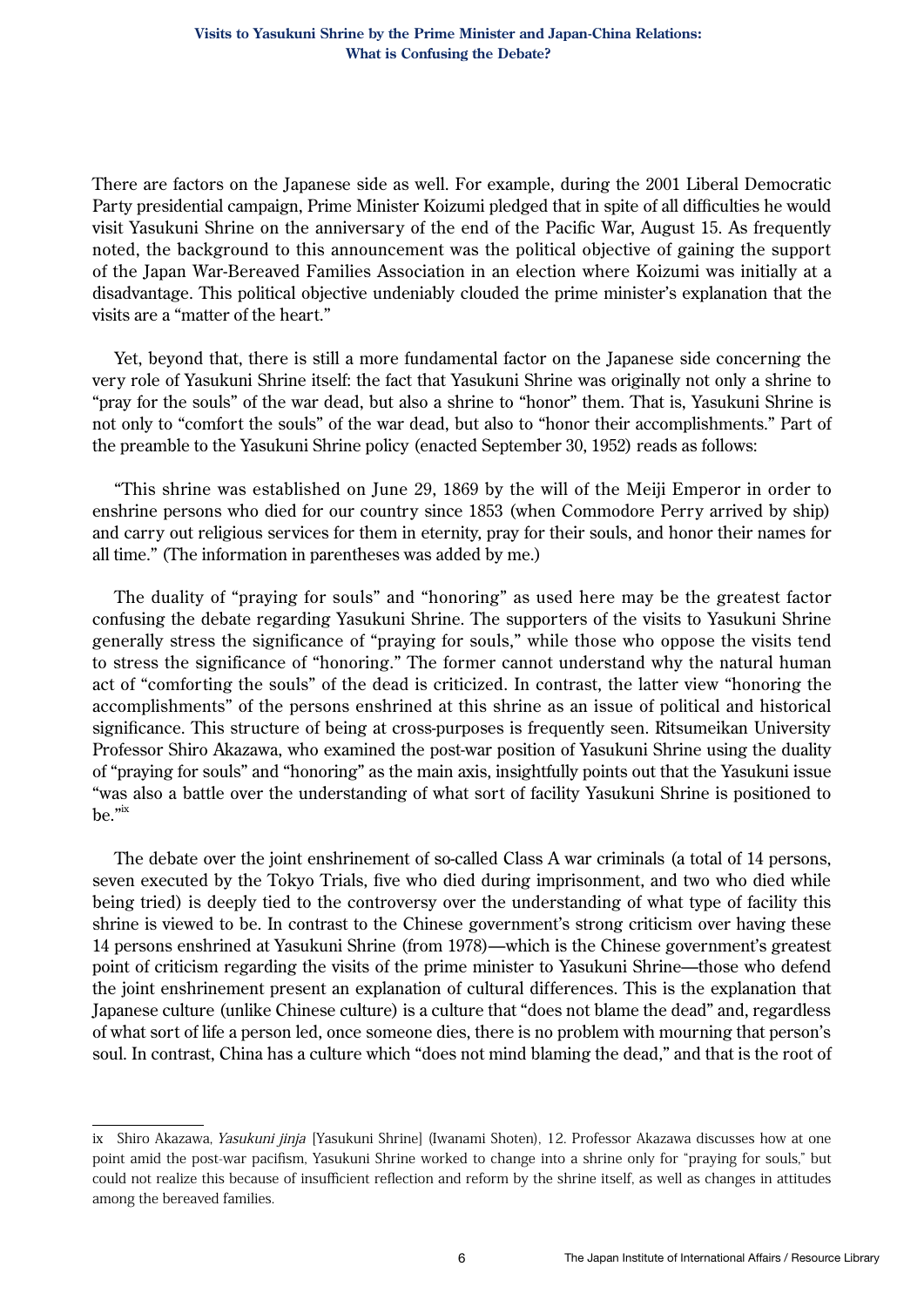the criticism of the joint enshrinement of those persons. $^x$ 

I will not consider whether this cultural explanation is right or wrong. Regardless, what is clear is that this explanation presumes that Yasukuni Shrine is "a shrine for praying for souls." For that reason, this explanation only sounds like it misses the mark to those who assume that Yasukuni Shrine is "a shrine for honoring" (even if they accept that cultural explanation). To those people, the issue is not whether one "blames or does not blame" the dead, but rather whether or not to "honor" the dead. Simply stated, the issue is whether to "praise or not praise" the dead.

Regarding this issue, first we must consider what the objects of "honoring" are at Yasukuni Shrine. As I mentioned before, there are more than 2.46 million people enshrined at Yasukuni Shrine. With that many people enshrined, "honoring their accomplishments" does not mean praising every thought and action of their entire lives. That would be impossible. These "honors" should be seen as "honoring the accomplishment" of the one point of having given their lives for their country. Immediately after the end of the war, the philosopher Uzuhiko Ashizu wrote as follows regarding the meaning of being enshrined at Yasukuni Shrine:

"These persons who gave their lives for the fatherland in war (Japanese wars after the Meiji Restoration) were enshrined not because they praised despotism nor because they were fanatical believers in militarism. They were enshrined because they sacrificed their lives for the fatherland."xi (The information in parentheses was added by me.)

There should be no particular problem with "honoring" the act of "sacrificing lives for the fatherland" in the sense used here. Of course, there is the criticism that such "honor" has the danger of encouraging people to die for the state. $x^{ii}$  It goes without saying that there is a need to pay attention to such danger. Regardless, "honoring" in this sense is an act seen worldwide, and assuming the existence of the nation-state, I think most people would accept this act to be as natural as the act of "praying for souls." At the very least, this is not a reason to necessarily change a "matter of the heart" into a "political issue."

Nevertheless, this is what may be said regarding "honoring" the regular war dead. What about the act of "honoring" Class A war criminals? When told that those cases are quite different, it may be difficult to respond.

The jointly enshrined so-called Class A war criminals are people who died in relation to the Tokyo Trials, which took place under the occupation while a state of war was still ongoing—a court with many problems from the viewpoint of international law. Therefore, it can be argued that those persons, in their own way, "sacrificed their lives for the fatherland." However, unlike the regular war dead, those persons died after being convicted for their past actions. If such death is "honored," that could be viewed as a denial of their convictions, or at least an act that denies the legitimacy of their

x For example, such cultural arguments are included in a February 2002 declaration supporting Prime Minister Koizumi's visits to Yasukuni Shrine by Japan's largest conservative group, the Nippon Kaigi (Japan Conference). Nippon Kaigi, "Shusho no yasukuni jinja sanpai 'hantai' ron ni hanbaku suru" [Refutation of the arguments against visits to Yasukuni Shrine by the prime minister], http://cgi.kuretakekai.com/yasukunisansei.html.

xi Uzuhiko Ashizu, "Yasukuni jinja to heiwa no riso" [Yasukuni Shrine and the ideal of peace], in Yasukuni mondai nyumon [Introduction to the Yasukuni issue], ed. Hidetatsu Namekawa.

xii In his best seller Yasukuni mondai [The Yasukuni issue], Tetsuya Takahashi makes this criticism by saying whether it is for "honoring" or for "praying for souls," state memorial facilities for the war dead have such meaning.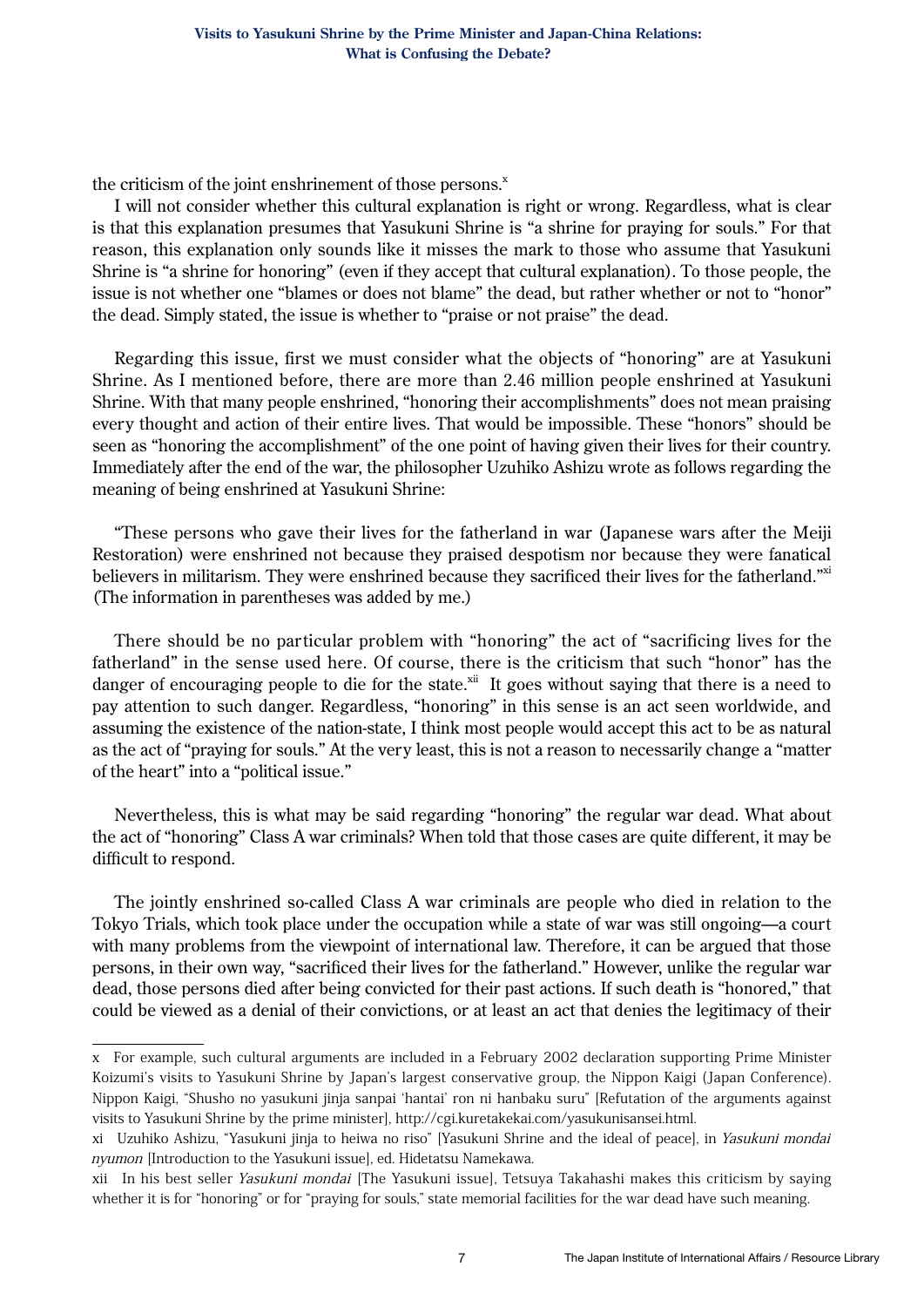convictions.

There is a debate as to whether or not such a denial is correct. But if such a denial is made, it is difficult to avoid the inclusion of political significance.

If Yasukuni Shrine is viewed as a shrine for "honoring" in this way, then the joint enshrinement of Class A war criminals is certainly a factor which politicizes the Yasukuni issue. In fact, that politicization has divided public opinion and led to harsh friction with China.

Being concerned about this, some politicians are working to remove the Class A war criminals who have been enshrined from the list of deities and enshrine them at a separate location (the socalled "separate enshrinement" theory). The shrine, however, has clearly stated that removal is not possible under its doctrine. Because the shrine says this is not possible, politics cannot force Yasukuni Shrine, which is now a private-sector religious corporation, to adopt that approach.

Also, some politicians propose creating a new (non-religious) national memorial facility, and using that to mourn the war dead. However, that proposal does not have sufficient support inside Japan. Moreover, a report from a government advisory panel of experts<sup>xiii</sup> concludes that the new facility and Yasukuni Shrine could coexist. So even if a new facility were built, that does not mean the prime minister and other leaders could be prohibited from visiting Yasukuni Shrine, and so this would not directly lead to a resolution of the issue of enshrinement of Class A war criminals.

If the Class A war criminals remain as deities, and "honoring" them continues to politicize the Yasukuni issue, those who explain visits to Yasukuni Shrine as a "matter of the heart" will have to emphasize more and more that the purpose of the visits is to "pray for souls." Even if the shrine is for the purposes of both "praying for souls" and "honoring," persons visiting the shrine are not obliged to do both. There may be a need to pay attention to the timing and explanation of the reasons for the visits, and to intentionally place some distance from "honoring" Class A war criminals. It may be also necessary to make efforts to relativize the Class A war criminals—who are no more than 14 persons out of 2.46 million—and avoid, as much as possible, politicizing in other ways—for example, making this a topic for domestic political debate.

When efforts emphasizing that the visits are for the purpose of "praying for souls" are combined with efforts by Yasukuni Shrine itself, they are more effective. The recent debates criticizing visits by the prime minister to Yasukuni Shrine include those which place the problem with the shrine's ancillary museum facility, the Yushukan, which is for the purpose of "honoring the souls of the war dead" and "clarifying the facts of modern history." The Yushukan presents the details of how the persons enshrined died, and displays photographs, wills, articles left by the deceased, weapons they used, and other artifacts.<sup>xiv</sup> What is problematic is not those exhibition items themselves, but rather the panels and other displays, which explain the wars in which the war dead fought.

Under the basic understanding that the wars executed by modern Japan were "to establish a

http://www.kantei.go.jp/jp/singi/tuitou/kettei/021224houkoku.html#dail.

xiii Report of the Tsuito heiwa kinen no tame no kinenhi to shisetsu no arikata o kangaeru kondankai (Study group on the approach to memorial monuments and other facilities for mourning and praying for peace),

xiv Regarding the displays at the Yushukan, see Yasukuni Shrine, Yushukan zuroku [Yushukan pictorial record] (2003).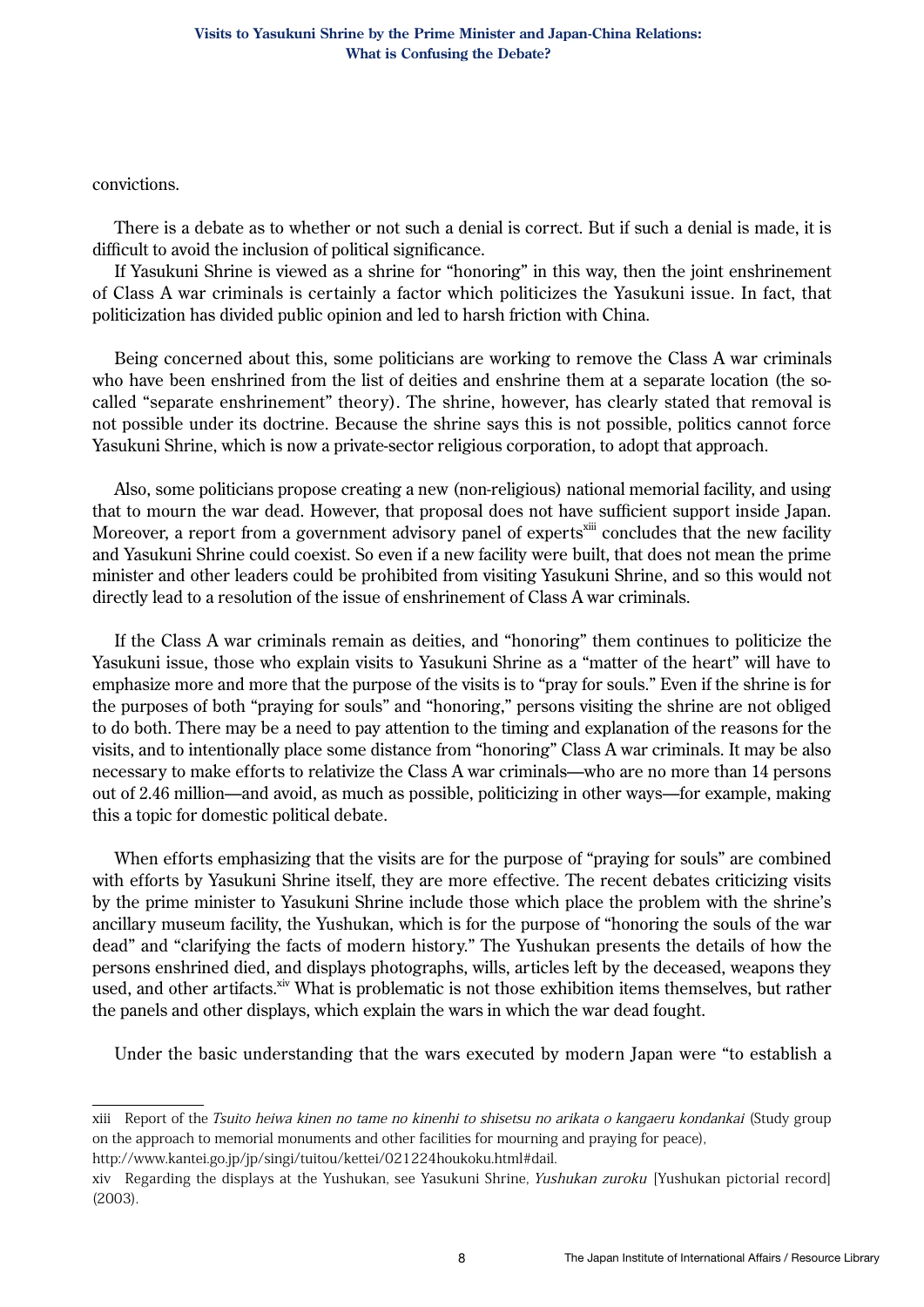#### **Visits to Yasukuni Shrine by the Prime Minister and Japan-China Relations: What is Confusing the Debate?**

modern state, and for the self-existence and self-defense of the country, and, moreover, viewed from world history, to achieve a free and equal world regardless of skin color" (Yasukuni Shrine Yushukan pamphlet), the displays show a historical understanding that the Greater East Asia War was unavoidable. Critics insist that the prime minister of Japan should not visit Yasukuni Shrine, which has facilities that present a viewpoint not necessarily consistent with that of the Japanese government (such as that seen in the remarks by former Prime Minister Tomiichi Murayama).

This is a position that cannot be logically upheld. If Japan's prime ministers should not visit Yasukuni Shrine because there is a difference in historical viewpoint, then they should not visit the memorial monuments and memorial facilities in other countries as well. Prime Minister Koizumi attended the ceremony marking the 60th anniversary of the end of the Second World War held in May 2005 in Moscow, and paid his respects to the war dead. Yet Prime Minister Koizumi's historical perspective on the Second World War is probably not the same as the Russian government's historical perspective. Koizumi visited the Museum of the War of Chinese People's Resistance Against Japanese Aggression at the Marco Polo Bridge when he visited China in October 2001, but does that indicate he agrees with that museum's historical perspective? There are always diverse interpretations of history, especially when interpreting multi-faceted wars like the "Asia-Pacific War." Even if it is all right that the government has one viewpoint and does not accept differing viewpoints, insisting the head of state should not visit such places because they show a different viewpoint would be an attitude which lacks humility toward history.

Despite that, of course, as a practical issue, if Yasukuni Shrine explicitly displays a certain viewpoint on Japan's past for the purposes of "honoring the souls of the war dead" and "clarifying the facts of modern history," that will provoke people who hold a different viewpoint. If, as a result, this issue is politicized and Yasukuni Shrine as a place to "pray for souls" gets caught up in the cacophony, then that is unfortunate.

I am not saying that therefore Yasukuni Shrine should not present its viewpoint at all; however, it might be helpful to exercise some ingenuity in how that is presented. For example, it could be made clear that the opinion of the Yushukan is just one of many diverse opinions. The museum can be cautious not to open itself up to criticism from the use of inaccurate and unnecessary accounts. $\frac{x}{x}$ From the perspective of "clarifying the facts of modern history," the errors and failures of the state should also be stated more frankly.<sup>xvi</sup> So why not make an effort toward a bit more ingenuity regarding those areas as well? I have heard that Yasukuni Shrine itself is prepared to work at revising accounts that cause misunderstandings. [Supplementary Note: In 2007, the Yushukan made an effort to revise its historical materials, especially those concerning the Second World War, to make them more objective. Inaccurate and unnecessary accounts, such as those shown in Endnote

xv For example, the description in the display "Roosevelt's Strategy and U.S. Entry into World War II" reads as if the U.S. made war to escape from the Great Depression. It also states that Roosevelt's only path to overcome the anti-war sentiment of the American people was to corner Japan and force Japan to initiate war. The former seems to be a failed, forced, Marxist interpretation, and the latter ignores how in the autumn of 1941, before the attack on Pearl Harbor, Roosevelt had issued an order that any German submarines navigating the Atlantic Ocean were to be attacked on sight (a"shoot-on-sight" order), stepping up pressure on Germany.

xvi For example, the display explaining the Tripartite Pact among Japan, Germany and Italy has a description to the effect that this alliance was formed to achieve a balance of power and prevent the U.S. from participating in the war. While that itself is correct, it would be better to honestly state the errors and failures of that alliance, such as the complete error of that judgment and how greatly Japan was dishonored by its alliance with the racist Nazi Germany.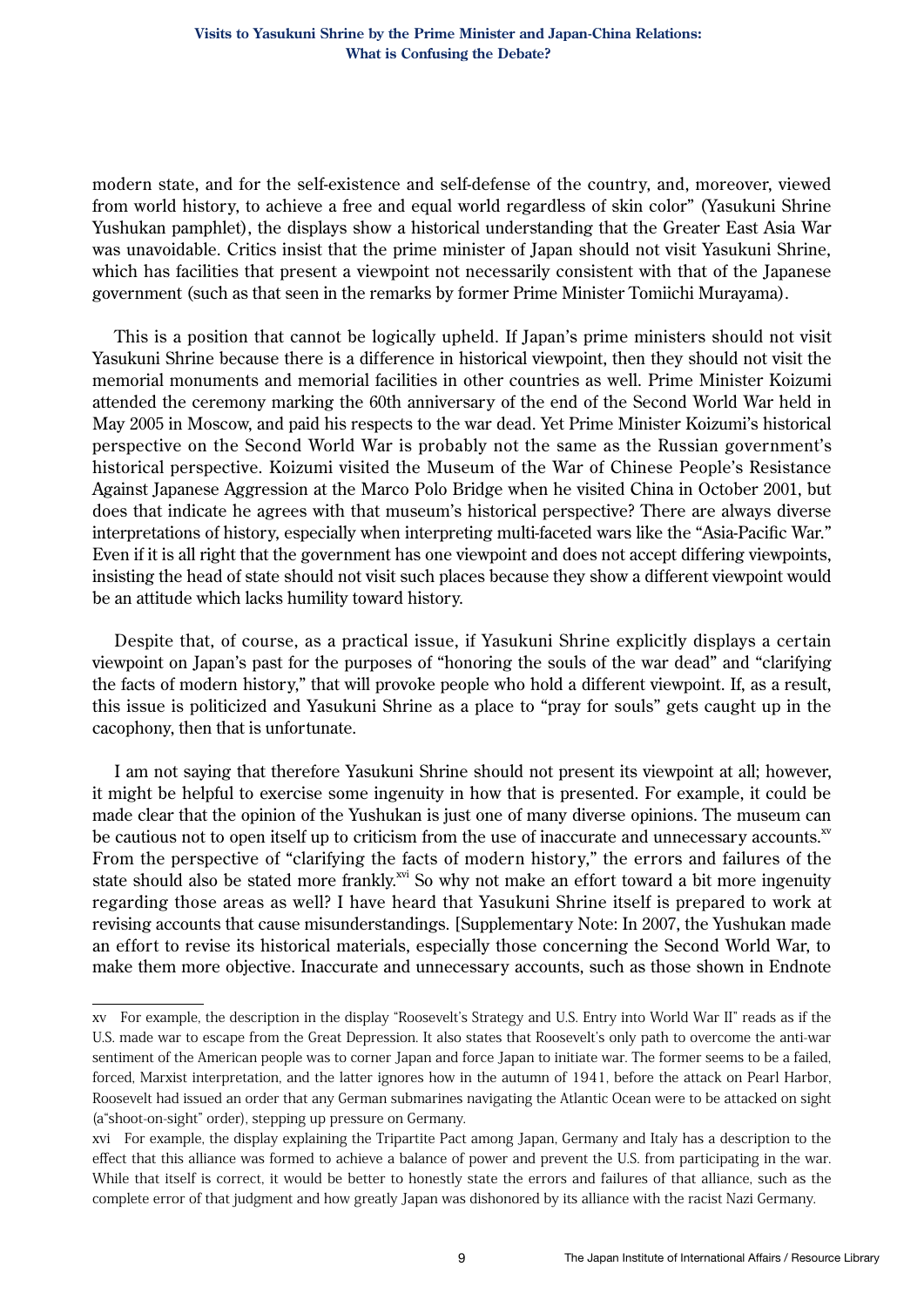xiv, were deleted. However, perhaps because of its purpose of "honoring the souls of the war dead," the Yushukan has avoided the type of criticism in Endnote xv. The Yushukan cannot be viewed as a completely objective historical museum.]

As another effort that is useful in emphasizing "praying for souls" among Yasukuni Shrine's two purposes of "praying for souls" and "honoring," the spotlight can be cast on the existence of the Chinreisha within the precincts of Yasukuni Shrine. The Chinreisha is a shrine located on the left side facing Yasukuni Shrine's Honden (the main shrine), next to the Motomiya, which is Yasukuni Shrine's original shrine. The Chinreisha was constructed after the war in 1965. It is dedicated to those not enshrined in the Honden—unknown war dead and those killed by wars worldwide. The motives for the construction of this shrine, which broadly "prays for the souls" of the war dead, are not entirely clear. Some say the shrine priest at the time was intentionally making an effort to link "praying for souls" at Yasukuni Shrine and world peace.<sup>xvii</sup> One of the criticisms of Yasukuni Shrine is that it only enshrines some of the war dead who have been selected. To seek understanding of Yasukuni Shrine among more people, together with the Honden, it might be beneficial to have a shrine for "praying for souls" which has no logic for selection (which is linked with "honoring"). [Supplementary Note: When Prime Minister Shinzo Abe visited Yasukuni Shrine in December 2013 as the first prime minister in seven years since Prime Minister Koizumi, he revealed that he visited the Chinreisha, which is a shrine established not only for Japanese but also to "pray for the souls" of people who died on all battlefields, including people from foreign countries.]

## *Chapter 2 War Responsibility and "Dichotomy"*

Regardless of how much "praying for souls" is stressed, that alone will not get the Chinese government to accept visits to Yasukuni Shrine by the prime minister. That is made difficult by the position taken by the Chinese government regarding Japan's responsibility for past wars.

As is well known, the Chinese government takes the standpoint that the past wars between Japan and China were caused by "a few militarists in Japan," so regular Japanese citizens are not responsible, and, on the contrary, they are also victims like the Chinese people. This is a position the Chinese government adopted when diplomatic relations between Japan and China were restored in 1972 so that the Chinese people, who suffered great sacrifices in the war, could accept reconciliation with Japan.<sup>xviii</sup> Within the international environment of reconciliation between the U.S. and China and confrontation between China and the Soviet Union, for the Chinese government leaders, who decided to reconcile with Japan without taking reparations, this position must have been absolutely necessary for domestic politics.

From this standpoint, visits by the prime minister to Yasukuni Shrine, which enshrines Class A war criminals who represent (as the Chinese government sees it) "a few militarists," even if only for the purpose of "praying for souls," are viewed as showing an attitude belittling war responsibility, or not looking honestly at war responsibility. If that is how it appears, then the Chinese government cannot remain silent.

xvii Akazawa, Yasukuni jinja, 162–163.

xviii At the banquet welcoming Prime Minister Kakuei Tanaka held at the Great Hall of the People in Beijing on September 25, 1972, Premier Zhou Enlai said, "Following the teachings of Chairman Mao Zedong, the Chinese people have made a strict distinction between a small group of militarists and the broad Japanese people."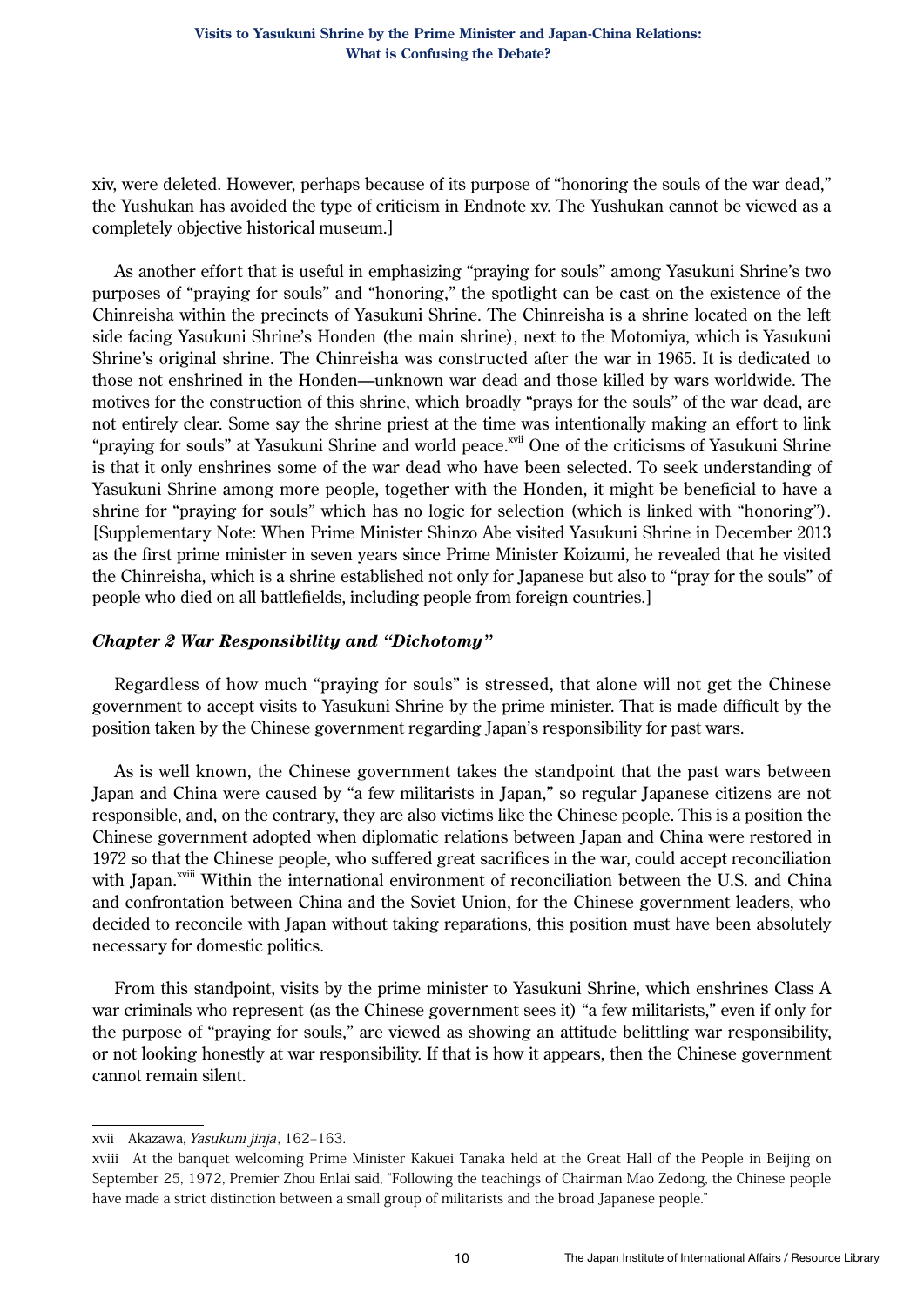However, the Chinese government has not consistently maintained this point historically. During the six years from 1979, when the fact that Class A war criminals are jointly enshrined became clear, to 1985, when Prime Minister Nakasone visited the shrine on the date commemorating the end of the war, the three prime ministers Masayoshi Ohira, Zenko Suzuki and Yasuhiro Nakasone visited Yasukuni Shrine (a total of 21 times), but the Chinese government did not make the shrine visits into an issue. Prime Minister Ohira, who visited the shrine in the spring of 1979, said at the Diet, "I believe history will judge the Class A war criminals and the Greater East Asia War," clearly indicating the stance of having no problems with the joint enshrinement. The Chinese government welcomed Ohira when he visited China that November. That past attitude of the Chinese government is not consistent with the Chinese government's present stance of criticizing the joint enshrinement of the Class A war criminals as a problem of war responsibility.

Leaving that aside, what should be given attention in the Chinese government's criticism regarding the joint enshrinement of the Class A war criminals is the difference in the way of thinking regarding war responsibility in the two countries Japan and China. The Japanese government does not accept the position of the Chinese government regarding war responsibility, which separates "a few militarists" and regular citizens (the "dichotomy theory"). In fact, this is another main reason why the debate over Yasukuni Shrine as a diplomatic issue has become confused.

As for why the Japanese government does not accept the "dichotomy theory," first of all, it is not clear to whom exactly "a few militarists" refers. According to testimony by persons involved, during the negotiations to normalize diplomatic relations between Japan and China, the Chinese side pressed the Japanese side to accept the "dichotomy theory," but the Japanese side refused because it was not clear how wide the range of "a few militarists" extends.<sup>xix</sup> Of course, the Japanese government understands that the Chinese government stands on its recognition of the "dichotomy theory," but that is as far as it goes. Prime Minister Shinzo Abe made clear that Japan's normalization of diplomatic relations with China was not based on agreement with the "dichotomy theory" (Meeting of the House of Representatives Budget Committee; October 6, 2006). [Supplementary Note: In the Joint Communique of the Government of Japan and the Government of the People's Republic of China issued at the time of normalization of diplomatic relations between Japan and China (1972), for the sentence which reads "The Japanese side is keenly conscious of the responsibility for the serious damage that Japan caused in the past to the Chinese people through war, and deeply reproaches itself," the Chinese side initially proposed "The Japanese government deeply reproaches itself for damages that Japanese militarism caused in the past to the Chinese people through war." In response, Foreign Minister Masayoshi Ohira said, "During Prime Minister Tanaka's visit to China, he will express remorse regarding the past as the representative of all Japanese citizens. Consequently, all of Japan feels remorse over war, and we would like to adopt this expression, in this sense." In the end, the final text adopted "Japan" and not "Japanese militarism" as the subject which caused serious damage to the Chinese people. Regarding this point, see Akira Ishii and others, eds., *Kiroku to kosho: Nicchu kokko seijoka, nicchu heiwa joyaku teiketsu kosho* [Records and investigation: Negotiations for the normalization of Japan-China diplomatic relations and the signing of the Japan-China Peace and Friendship Treaty] (Iwanami Shoten, 2003), 92, 120.]

xix Testimony of Hajime Morita, who worked as a private secretary to Foreign Minister Masayoshi Ohira. "Nicchu wa rekishi ni do mukiaeba iino ka" [How Should Japan and China face history?], NHK Special, NHK, August 14, 2006.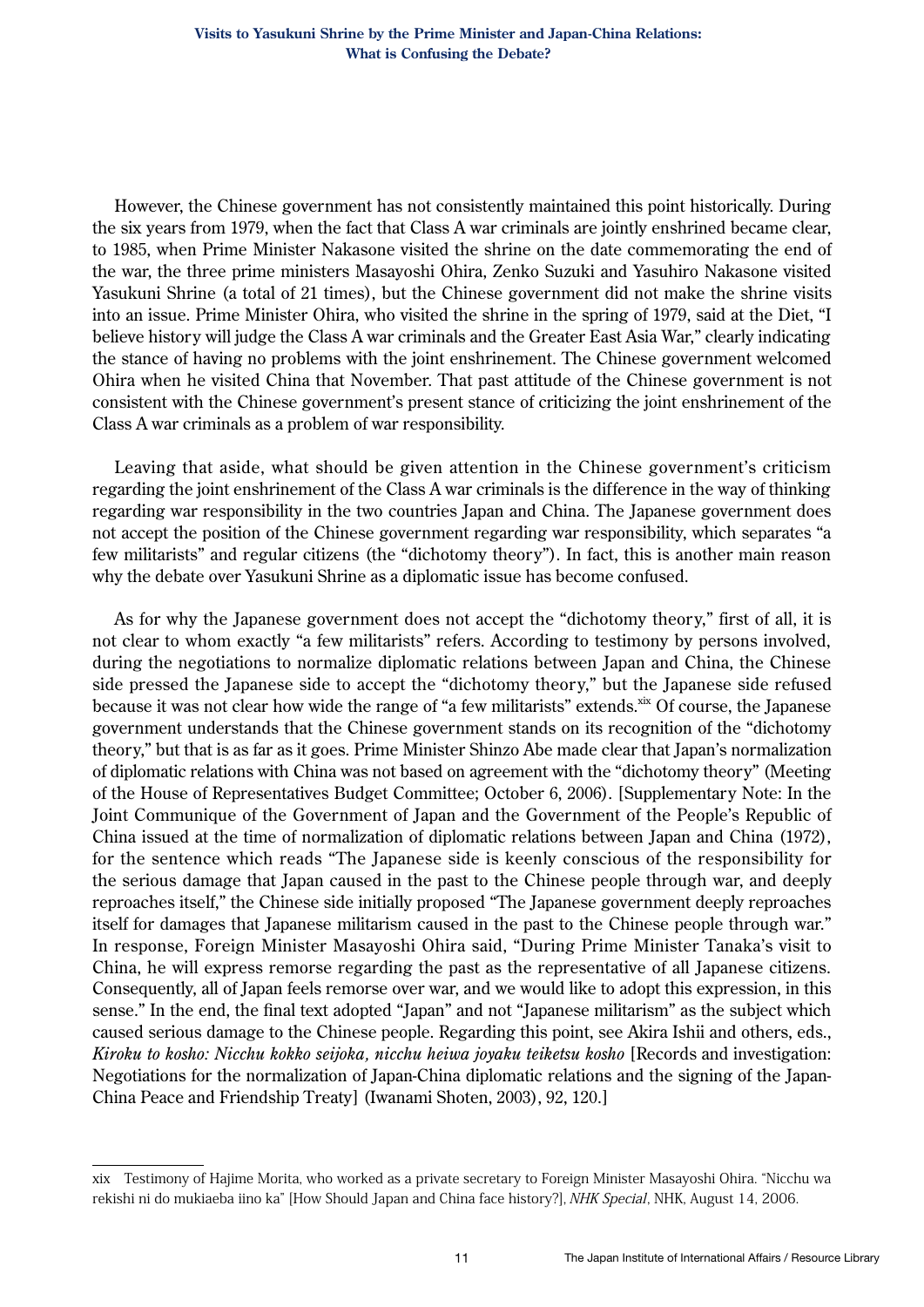The background to the Japanese government's refusal to accept the "dichotomy theory" may include the fact that the "dichotomy theory" is influenced by the Tokyo Trials. The Tokyo Trials have been criticized as unjust for unfairness in trial procedures, errors in the recognition of facts, and trials based on ex post facto law.xx They have a bad reputation inside Japan and, even if their political meaning is recognized, the general view is that they have many problems as trials.

The Tokyo Trials introduced the new concept of a "crime against peace," making the starting and execution of a war of invasion a crime, and Japan's war leaders were tried based on that crime. As pointed out by the international legal expert Professor Yasuaki Onuma, this concept of a "crime against peace" is based on two ideas as premises. The first is the "illegality of war viewpoint" that war is illegal in principle. The next is the "leaders' responsibility viewpoint" that the responsibility for state actions lies with the state's leaders.<sup>xxi</sup> Among these two ideas, the former was already established in the international community prior to the Second World War, as seen in the General Treaty for Renunciation of War as an Instrument of National Policy (1928), but that is not true of the latter. After the First World War, the Allies attempted to place the responsibility for Germany's actions on Emperor William II, and included words to that effect in the Treaty of Versailles. As time passed and calm returned, though, that idea was rejected. The criticism of "crime against peace" at the Tokyo Trials as ex post facto law is largely based on the point that the "leaders' responsibility viewpoint" was not yet established.

Regardless, the "dichotomy theory" is based precisely on this "leaders' responsibility viewpoint." To be sure, the idea is consistent with common sense that "it is natural for leaders to take responsibility." However, with respect to the wars of modern states, can responsibility really be placed on individuals, even though they are leaders? Modern states are moved not by the power of individuals, but by the power of organizations. Leaders cannot freely control all the actions of modern states just as they wish.

There are also concerns that if the "leaders' responsibility viewpoint" is thoroughly implemented, then the process would end by placing responsibility only on the leaders and a few people around them. Is that really sufficient? The "leaders' responsibility viewpoint" does have the significance that leaders cannot easily be exempted from their responsibility. However, this approach may separate other persons from their responsibility for war, and foster an irresponsible attitude toward the past.

The war responsibility of the modern state should probably be borne by the state, not by individuals. The state should take responsibility, and citizens should bear an obligation to support the state, for example, through payment of taxes for reparations. Of course, there is a difference between regular citizens and leaders in the amount of responsibility to the state, so the way they fulfill their obligations will naturally differ. It is probably also necessary to pursue their responsibility to the state. However, that is a discussion of their "domestic" responsibility, and must be considered separately from their "foreign" responsibility.

xx Regarding the Tokyo Trials, see Richard H. Minear, *Tokyo saiban: Shosha no sabaki*, trans. Nisuke Ando (Fukumura Shuppan, 1972); originally published as Victor's Justice: The Tokyo War Crimes Trial (Princeton University Press, 1971).

xxi Yasuaki Onuma, Tokyo saiban kara sengo sekinin no shiso e [From the Tokyo Trials to thoughts on post-war responsibility], 4th ed. (Toshindo, 1997), 32.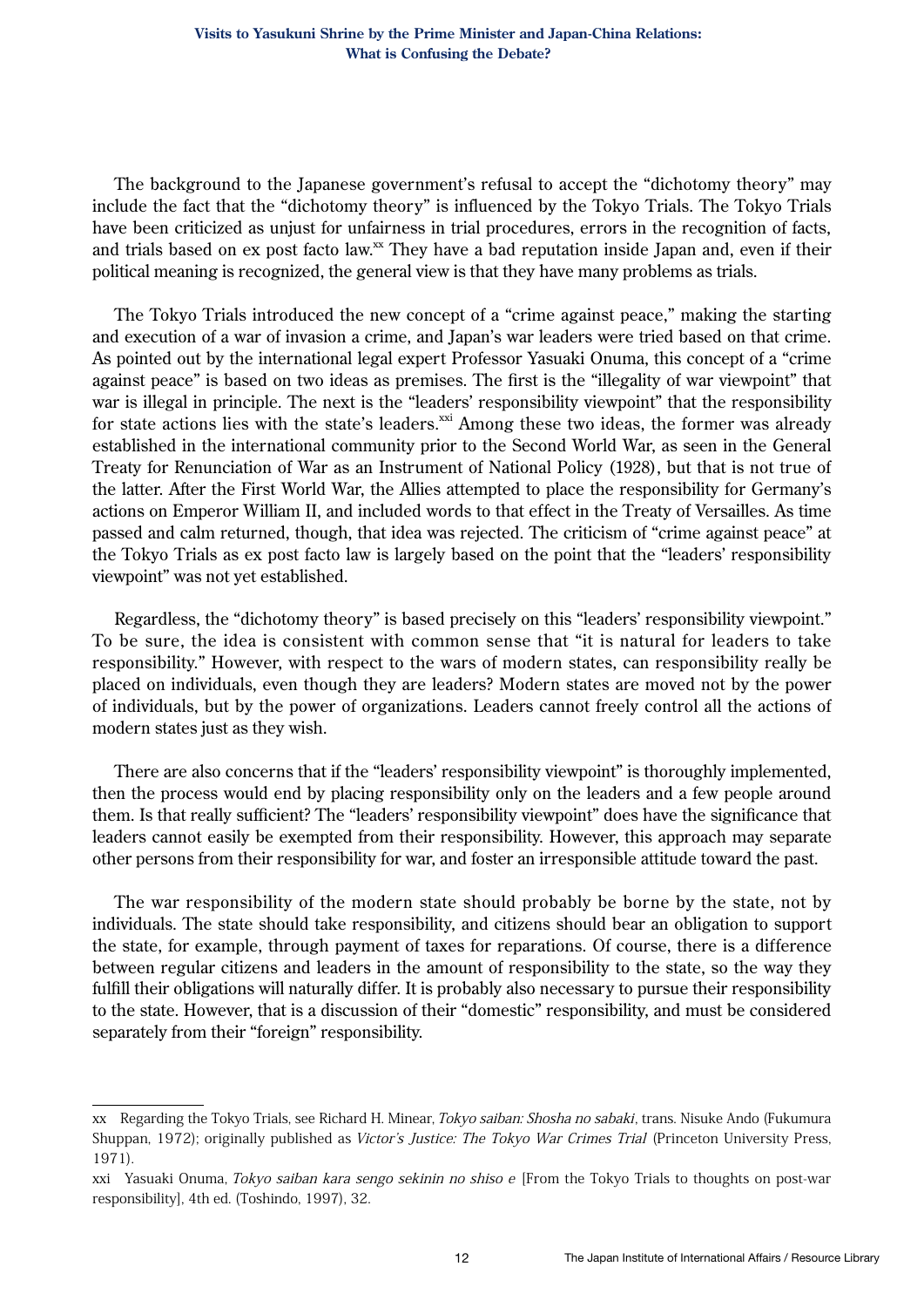Incidentally, the argument for the "separate enshrinement" of Class A war criminals includes the opinion that, aside from their "foreign" war responsibility, they should take responsibility, as the country's leaders, for the results of causing the Japanese people to suffer from a miserable war. As noted by Associate Professor Kei Ushimura of the International Research Center for Japanese Studies, however, we should not forget that the Class A war criminals include persons punished for what they felt subjectively was precisely such "domestic" responsibility.<sup>xxii</sup> Furthermore, if "separate enshrinement" is pursued for taking "domestic" responsibility as leaders of the war, the issue arises of how to think about such examples as General Shigeru Honjo, the Commander in Chief of the Kwantung Army during the Manchurian Incident who committed suicide after the war and was later jointly enshrined. In his will, General Honjo wrote that the Manchurian Incident was "entirely my responsibility as the Commander in Chief of the Kwantung Army at that time."

To date, the government of Japan has not given a simple and clear-cut explanation of Japan's war responsibility like the Chinese government's "dichotomy theory." For that reason, the rejection of the "dichotomy theory" has been seen as an effort to evade war responsibility. Unfortunately, visits by the prime minister to Yasukuni Shrine, which jointly enshrines Class A war criminals, have also wound up being received that way. If that is the case, when rejecting China's "dichotomy theory," instead of just expressing rejection, Japan should present easily understood explanations of how it has fulfilled its "foreign" war responsibility in the past "as a state" and how it will fulfill this in the future.

Post-war Japan has achieved peace with former enemy nations through treaties and joint communiques that do not refer to "war responsibility." This is based on reflection over how the Versailles (Peace) Treaty after the First World War placed the responsibility for starting the war on Germany alone, imposed harsh reparations, causing resentment and confusion among the German people, and consequently led to the rise of the Nazis. Materials released in recent years reveal that, in the process of drafting the San Francisco Peace Treaty, Prime Minister Shigeru Yoshida was shown a draft of the treaty (the U.K. draft) with the preamble referring to Japan's war responsibility, and Yoshida vehemently opposed this, saying it would "repeat the experience of the Versailles Treaty" (that reference was ultimately deleted).<sup>xxiii</sup>

Of course, the fact that peace treaties and joint communiques do not mention war responsibility does not mean that Japan therefore bears no war responsibility. In fact, over the past 60 years, Japan has fulfilled that responsibility in its own way. There may be some argument about whether it may be said this has now all been settled. That is inevitable, since there is no set definition of how a state should fulfil its war responsibility.

xxii Kei Ushimura, "Senso sekinin" ron no shinjitsu [The truth of the "war responsibility" theory] (PHP Shuppan, 2006).

xxiii Regarding this point, see my essay "Heiwa joyaku to 'tokyo saiban jutaku' ronso ga kaku gaikoshi teki shiten" [The diplomatic historical perspective missing in the debate on the Peace Treaty and the "acceptance of the Tokyo Trials"], Seiron, September 2005. This essay holds that the argument which says Japan recognizes the Tokyo Trials and its war responsibility under Article 11 of the San Francisco Peace Treaty, which has been brought out in relation to the issue of visits by the prime minister to Yasukuni Shrine in recent years, is erroneous not only from the perspective of interpretation of that article but also from the perspective of diplomatic history. That is because such an argument ignores that the Tokyo Trials and the San Francisco Peace Treaty were agreements arranged with entirely different spirits. In short, the former is an agreement of "victors' justice" and "condemnation of the past," while the latter is an agreement of "reconciliation between the winners and losers" and "future orientation."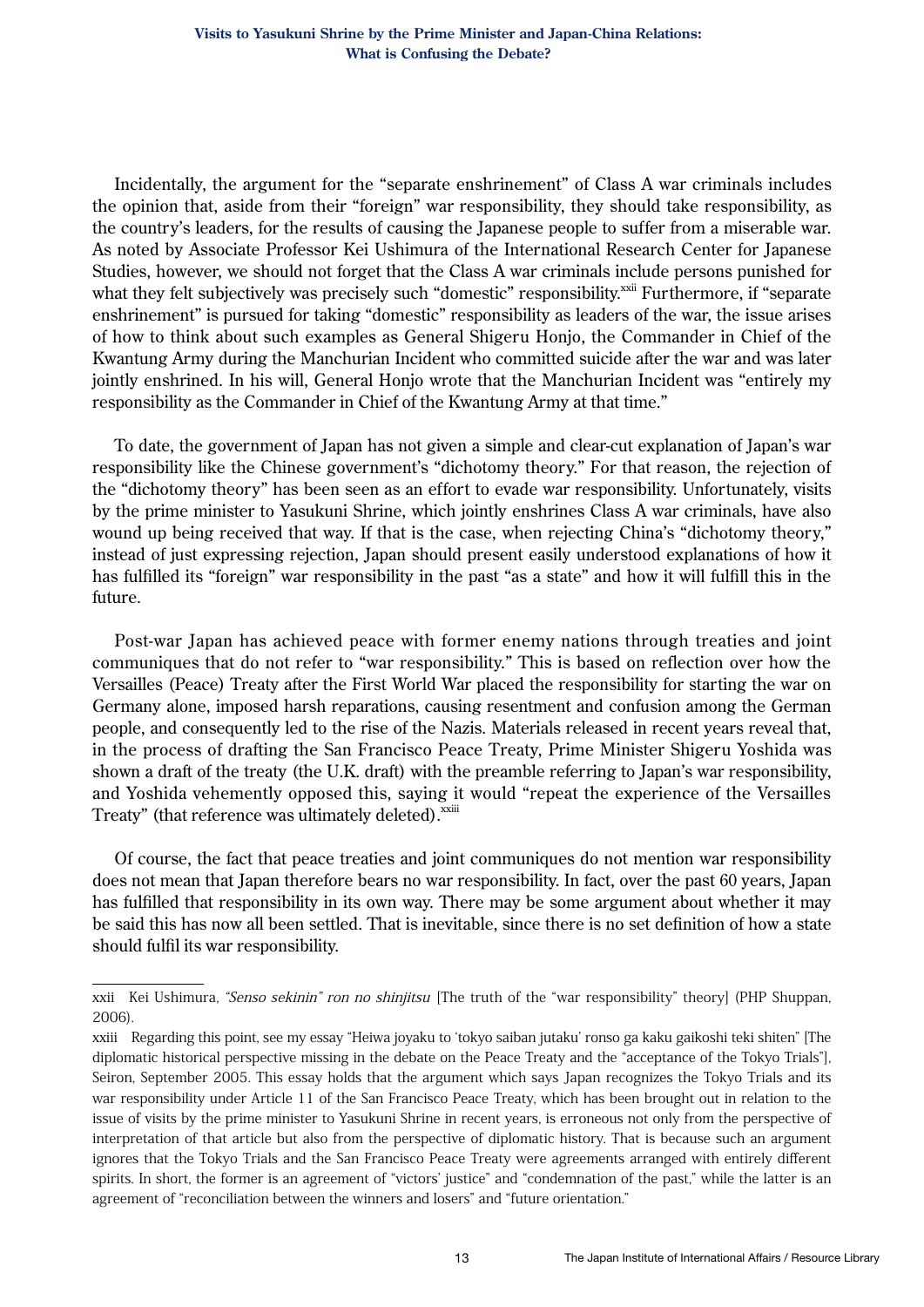However, using common sense, once international boundaries have been changed, reparations paid, war criminals punished, apologies given, and peace treaties (or equivalent agreements) signed, legally, at least, it should be acceptable to say that this has been settled. In that sense, Japan has more or less finished fulfilling its war responsibility. Japan will no longer be presented with any legal demands regarding its war responsibility from the countries it fought against (the issue of how to view individual claims from persons in countries that suffered damages may remain, but that is, in a way, separate from the legal relations among states).

Yet the reason why this cannot be said to have been completely settled is that along with legal responsibility, war responsibility also includes the aspect of morality. States do not move and should not move based on morality in the same way as individuals. Nevertheless, since states are groupings of individuals, they cannot exist without morality. That the state is a system not only for power and profit but also for morality has been an established theory of international political science since E. H. Carr.<sup>xxiv</sup> When a country takes moral responsibility as a state together with legal responsibility for the unnecessary damages and suffering it caused other countries and peoples in the past, that should be seen not as a mistake, but rather as an honorable stance taken as a civilized country.

However, how to fulfill this moral responsibility is a difficult question. That is because moral responsibility does not have some specific meaning, and taking some concrete action will not make it disappear. Also, moral responsibility does not mean a country will certainly do something because another country asks that it be done, or will certainly not do something because the other country asks that it not be done. If moral responsibility had that meaning, it could no longer be separated from legal responsibility. Moreover, the ways in which other countries fulfilled moral responsibility for past wars cannot be used as a standard (although it may be possible to use these as a reference). The conditions of war vary greatly, and ideas regarding morality also vary from country to country.

Consequently, the debate regarding how Japan should fulfill its moral responsibility for the Second World War will likely continue substantially beyond the present time. Accepting that as a premise, the government of Japan should make efforts to be able to clearly explain how Japan has fulfilled its moral responsibility to date.

Items that can readily be mentioned include expressions of regret over past errors such as repeated apologies,<sup>xxv</sup> remarks by Prime Minister Murayama,<sup>xxvi</sup> and remarks by Prime Minister Koizumi which followed suit.<sup>xxvii</sup> Domestically, these have been subject to criticisms such as apologies should not be repeated countless times, and those statements of regret simplify a complex past

http://www.mofa.go.jp/mofaj/press/danwa/07/dmu\_0815.html.

xxiv Edward Hallett Carr, Kiki no niju nen [The twenty years' crisis], trans. Shigeru Inoue (Iwanami Shoten, 1952); Masataka Kosaka, Kokusai seiji [International politics] (Chuko Shinsho, 1966).

xxv In his book, former Consul-General of Japan in Shanghai Nobuyuki Sugimoto says Japan has apologized more than 20 times to date, and lists representative examples. Nobuyuki Sugimoto, Daichi no hoko: Moto shanhai so ryoji ga mita chugoku [Cry from the earth: China seen by the former Consul-General of Japan in Shanghai] (PHP Shuppan, 2006), 328–331, 343–348.

xxvi Statement by Prime Minister Tomiichi Murayama, "Sengo goju shunen no shusen kinenbi ni atatte" [On the occasion of the 50th anniversary of the war's end] (August 15, 1995);

xxvii Statement by Prime Minister Junichiro Koizumi (August 15, 2005);

http://www.kantei.go.jp/jp/koizumispeech/2005/08/15danwa.html.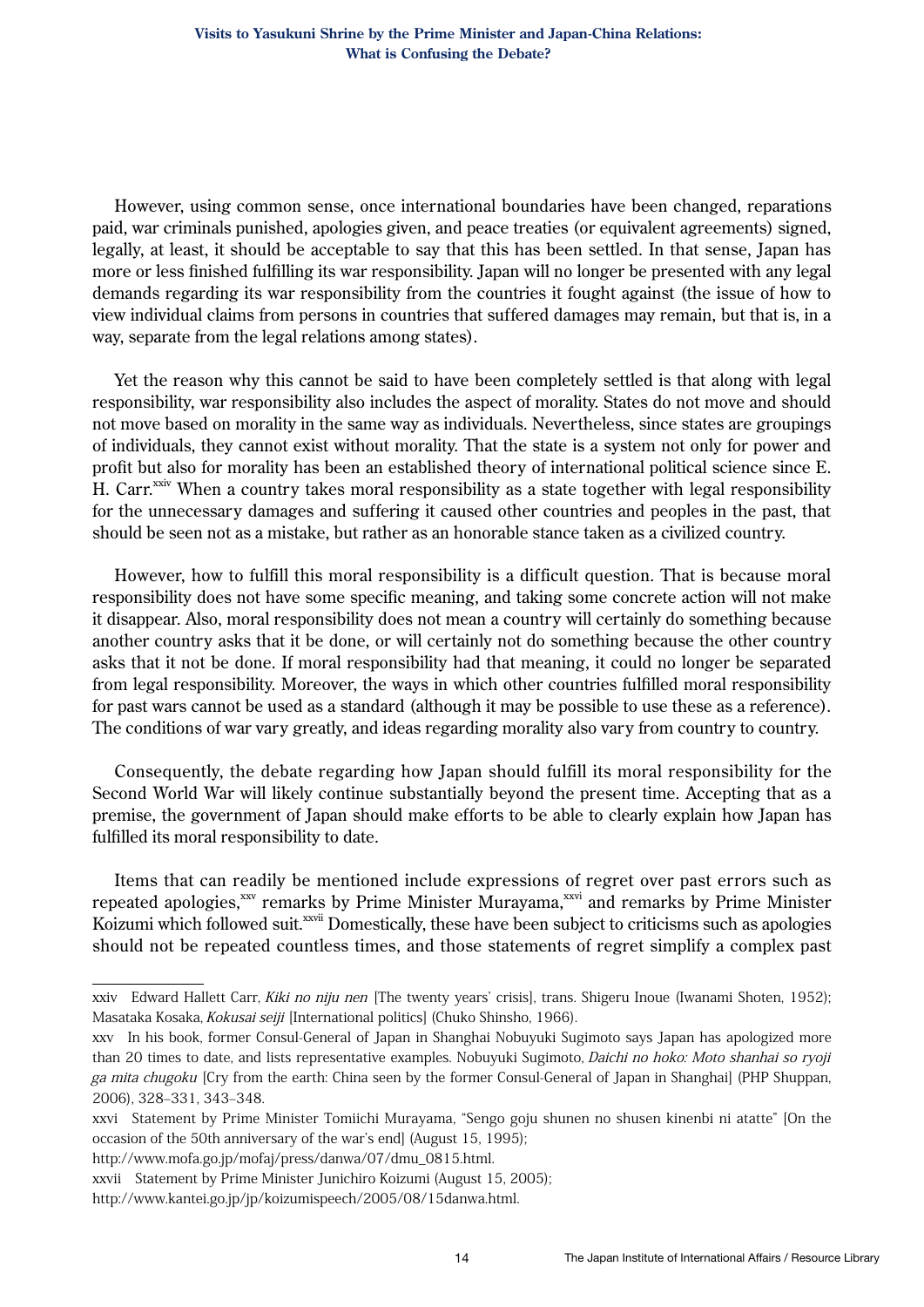history. Yet the government of Japan has expressed such apologizes and regrets in order to fulfill its moral responsibility as a state. Also, while it is difficult to say that this is all based on consideration of moral responsibility, the background to the huge official development assistance that Japan has given China over the past 20 years includes the aspect of a moral response to a reconciliation that did not include reparations.

Nevertheless, the more fundamental point that the government of Japan should explain regarding moral responsibility is the very stance that Japan has maintained for 60 years since the end of the war, of not using "force as a means of settling international disputes" and preserving the peace. I believe that taking moral responsibility for war begins with the decision not to repeat past mistakes and efforts to accomplish that decision.

Ultimately, Japan's past mistakes began from attempting to use force to settle international disputes that emerged when Japan acted to protect and expand its own interests on the Chinese mainland. While it cannot be said unilaterally that Japan alone was guilty in each individual use of force, post-war Japan has reflected on such use of force, and firmly observed its constitutional provisions which explicitly state that it will never again use force as a means of settling international disputes (Constitution of Japan, Article 9, Paragraph 1). Japan will probably continue to firmly preserve the spirit of this provision in the future as well. In recent years, there have been movements within Japan toward revising the Constitution, but the main proposed revisions do not oppose this provision.

Taking the above discussion as given, considering the relation between the present Yasukuni issue and war responsibility, in the end, the point of dispute is whether or not Japan can fulfill its moral responsibility for the war while the prime minister continues to visit Yasukuni Shrine. From the position that moral responsibility does not mean accepting specific demands from other countries, the answer is affirmative.

Nevertheless, it is hard to claim that showing indifference to the position of the Chinese government – that visits to Yasukuni Shrine by the prime minister hurt the feelings of the Chinese people who underwent great suffering during the war -- is a moral stance. Of course, the idea that Japan must quit something believed to be correct because "it hurts the feelings of the Chinese people" would make Japan-China relations distorted based on the feelings of just one side. Even if that would calm the bilateral relations for the time being, it would not be possible to build healthy relations over the long term. However, conversely, completely ignoring the other country's feelings because something is right is also not the appropriate attitude for building sound relations over the long term.

Therefore, the Japanese government needs to listen carefully to China's assertions, and devise a way for the prime minister to visit Yasukuni Shrine while giving as much consideration as possible to the feelings of the Chinese. It is also necessary to give a good explanation of that approach to the Chinese. Fundamentally, visits to Yasukuni Shrine by the prime minister are a domestic political issue inside Japan, and not a matter which should be meddled with by foreign countries. Accordingly, inside Japan, there is deeply rooted dissatisfaction with China's position seeking that the prime minister not visit Yasukuni Shrine as outrageous interference in Japan's domestic affairs. Nevertheless, from the perspective of fulfilling moral responsibility for the war, even if there is discontent, Japan should not take the stance of "refusing to listen." Regardless of whether or not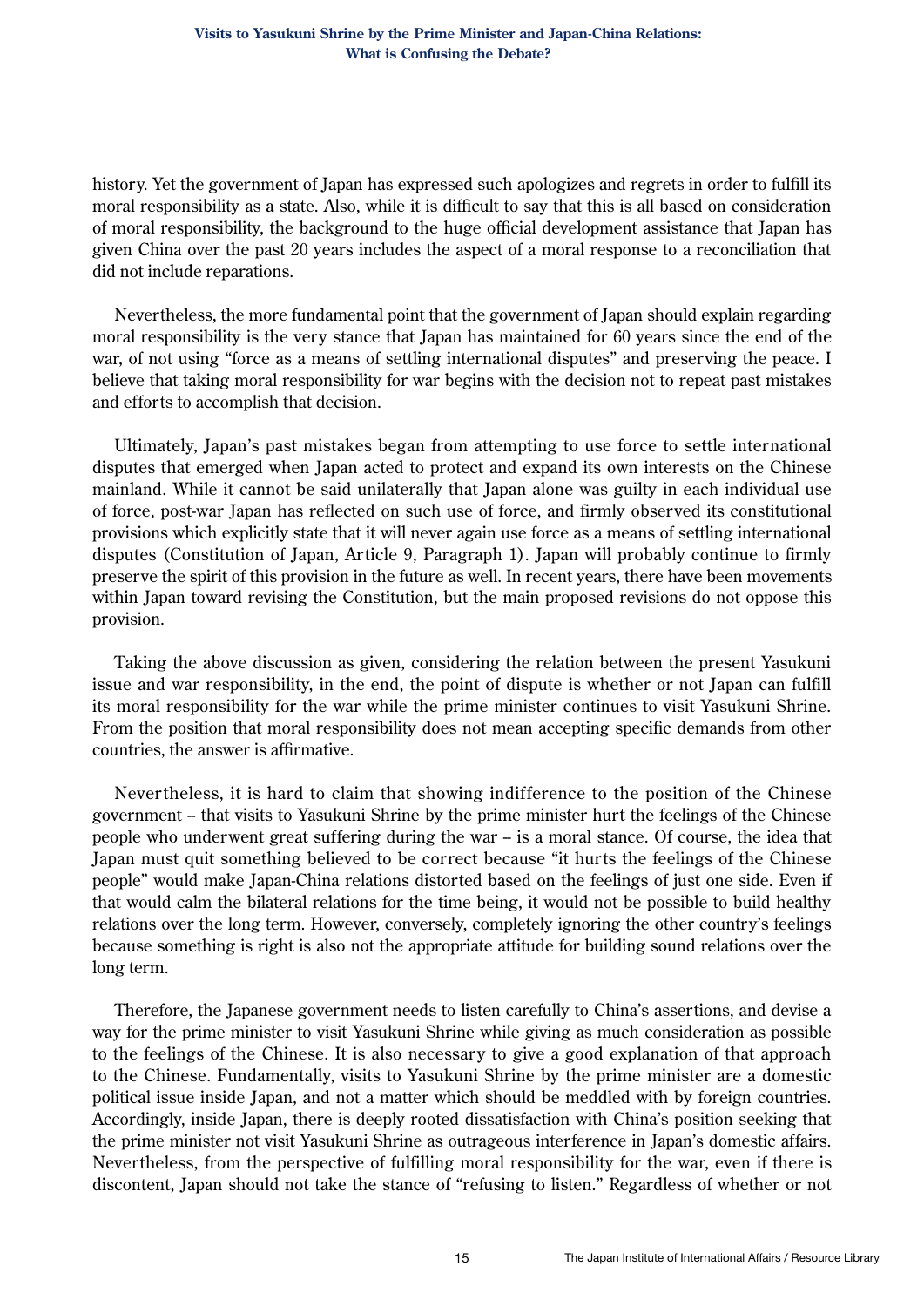the other side is satisfied, efforts should be made to give consideration to their feelings within the range that is possible. Explanations should also be given. I feel that would be a good way of fulfilling Japan's moral responsibility.

#### *Conclusion*

If visits to Yasukuni Shrine by the prime minister are a thorn in the side of Japan-China relations, they are a thorn that has been stuck in various complex ways. If we carelessly try to pull it out because it hurts, it cannot be removed and, on the contrary, the attempt will only intensify the pain. If I try to explain the reasons why I have concerns over those voices who call for self-restraint in visits by the prime minister to Yasukuni Shrine for the stable development of Japan-China relations using a metaphor, this is what emerges.

There is no doubt that the visits to Yasukuni Shrine by Prime Minister Koizumi over the past five years have entangled the relations between the governments of both countries. The feeling that this is unfortunate because entangled relations were not desired is understandable. As for how to untangle what has been entangled, though, the simple thinking that the prime minister should stop visiting Yasukuni Shrine since that is what entangled the relations in the first place should not be followed. This is because, if the prime minister ceases visiting the shrine because of China's strong opposition, that will certainly result in strong opposition to China inside Japan, which would then cause great trouble in Japan-China relations. There is a high likelihood that "being forced" to give in to China on the Yasukuni issue would lead to a "hardening" of relations and a rigid diplomatic stance of absolutely refusing to compromise on other issues. Also, even if one prime minister ceases visiting Yasukuni Shrine, the problem will only become even more severe if a future prime minister is pushed by the domestic reaction and resumes visits to the shrine.

Some say that, since that would be problematic, Japan should just stop the visits of its own accord, and not because that is requested by China. What are the reasons why the prime minister would stop the visits under independent judgment, and not because this is requested by China? Are there clearcut grounds that would convince the Japanese people, and not result in a "hardening" of bilateral relations?

There have been a wide variety of discussions concerning these questions. However, since this issue concerns the "matter of the heart" of how to "pray for the souls" of the war dead, and also involves national and historical viewpoints of reflection on the war, the debate has become complicated, with no conclusion in sight, and stuck at the level of "that can be said, but this can also be said." To be sure, the explanations by Prime Minister Koizumi for his visits to Yasukuni Shrine, which were described in the Introduction of this paper, are not accepted by all Japanese. Conversely, however, there are no reasons to decisively refute those explanations and gain agreement among the great majority of Japanese that indeed the prime minister should not visit Yasukuni Shrine after all.

Probably because there may be no good reason for the prime minister not to visit Yasukuni Shrine, there is the argument that, regardless of the rights and wrongs of the shrine visits, these visits harm relations with important neighboring countries and harm Japan's reputation in foreign countries, so they are a negative for Japanese diplomacy and should therefore be stopped. This is an argument that consideration should be given to Japan's national interests in diplomacy. Yet even if we accept that continuing the shrine visits is a diplomatic loss (some argue that stopping as asked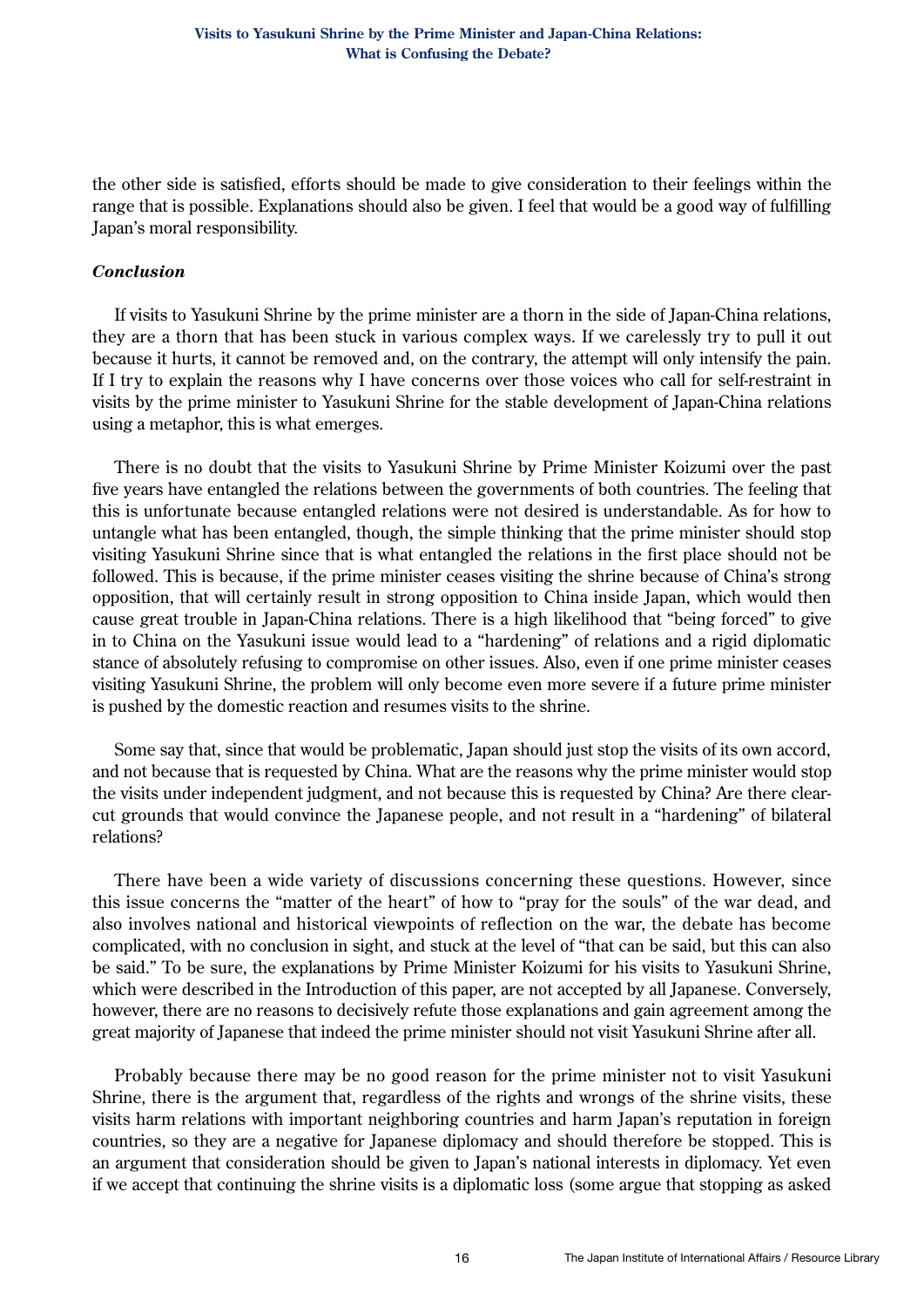publicly by a foreign country is an even greater diplomatic loss), can the national interest really be judged by the diplomatic gains and losses alone? The Yasukuni issue is an issue that concerns the fundamental principle of the state of "praying for the souls" of the war dead and reflecting on the war, as well as Japan's tradition and culture. So, the judgment of what are Japan's national interests in this issue must be based on those aspects as well.

If no definitive reason can be found for why the prime minister should not visit Yasukuni Shrine (aside from the reason that China wants the visits to stop), efforts to quickly resolve the Yasukuni issue between Japan and China probably will not do well. If we hasten a short-term resolution, that may, on the contrary, worsen Japan-China relations. The approach of seeking a short-term resolution, more often than not, is based on ignoring and not understanding the other party's position.

Instead, the only idea may be to seek a "quieting" of this issue in the short term and to seek a means of resolution over the long term. First, the parties must come to terms in those areas where this is possible without giving up the fundamental principles of each state, and make efforts to remove the Yasukuni issue from the focus of Japan-China relations. Using the prior metaphor, for the time being, rather than trying to remove the thorn, the parties should allow time so that the thorn can then be removed without causing damage, while devising measures to ease the pain.

To those ends, the Japanese and Chinese people need to gain a good understanding about the complex ways in which the thorn has been stuck. This paper has been an effort to seek and understand the reasons why the Chinese side has not accepted the prime minister's explanation that this is a "matter of the heart." To summarize, Yasukuni Shrine is a shrine that has the two purposes of "praying for souls" and "honoring." Second, the way of thinking about the subject of "war responsibility" differs between Japan and China. Broadly speaking, these two factors have been presented. Of course, these two are not the only factors but, if we focus on these two factors, it may be possible to sort out and gain a better understanding of the complex ways in which the thorn is stuck. Also, if we focus on these two factors, we can understand that if Japanese prime ministers, like Prime Minister Koizumi, continue to visit Yasukuni Shrine for "praying for the souls of the dead and advancing peace," then efforts should be made to (1) distance this from the "honoring" of so-called Class A war criminals and (2) make it clear that the visits are not to evade Japan's war responsibility.

Naturally, whether addressing these two factors or other factors, mutual efforts will be required to gain a good understanding of the causes that make ways in which the "thorn" has been stuck complex, and to ease the pain from the thorn by responding to them. Fundamentally, to begin with, Japan must make what efforts it can, while the Chinese side has to recognize those efforts, even if it does not recognize the visits to the shrine themselves. It may take a bit more time before that can be achieved, and that may have to be accepted.

Speaking from the viewpoint of long-term Japan-China relations, the Yasukuni issue is not an issue whereby focusing on and solving this problem can improve bilateral relations, but rather an issue that will move toward resolution at a time when Japan and China have established good relations. As mentioned above, there was a period from 1979 through 1985, after the Class A war criminals were jointly enshrined, when visits to Yasukuni Shrine by the prime minister did not become a political issue between Japan and China. During that period, Japan-China relations were favorable, with the existence of the common threat of the Soviet Union under the Cold War paradigm